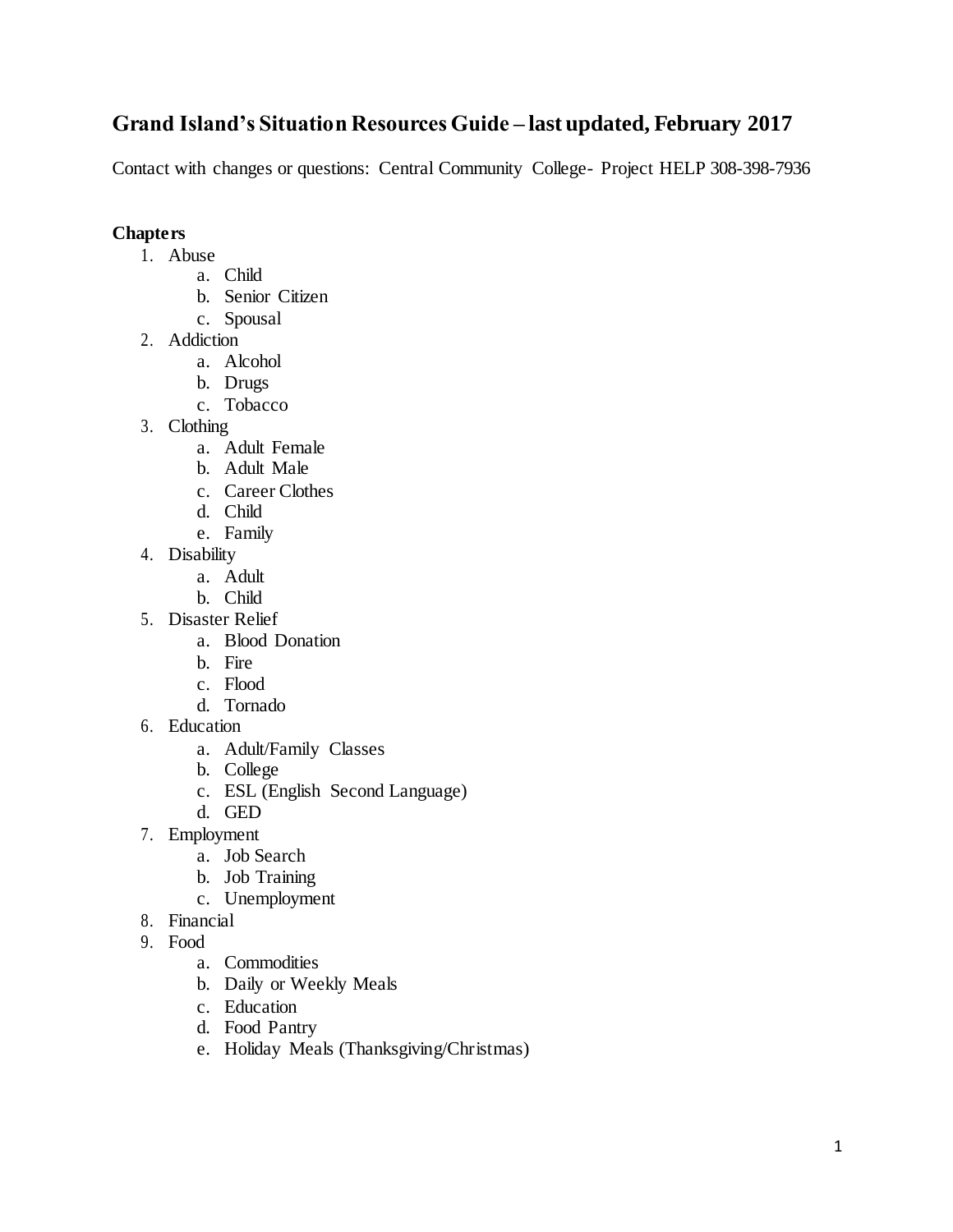- f. Meals on Wheels
- g. SNAP (Supplemental Nutrition Assistance Program)
- h. WIC (Women, Infant and Children)
- 10. Foster Care / State Ward / Adoption
- 11. Health
	- a. Child
	- b. Family
	- c. Female
	- d. Male
	- e. Senior Citizen
- 12. Homeless
	- a. Child
	- b. Child (domestic or sexual abuse)
	- c. Individual female
	- d. Individual male
	- e. Family
	- f. Veteran
- 13. Household Supplies
- 14. Housing
	- a. Affordable Housing
	- b. Emergency / Evictions
	- c. Home ownership
	- d. Veterans
- 15. Interpreters / Translators
	- a. Arabic
	- b. Ethiopian
	- c. Sign Language
	- d. Somalian
	- e. Spanish
	- f. Sudanese
- 16. Law Enforcement
	- a. Hotlines
	- b. Police
- 17. Legal Assistance
	- a. Adoption
	- b. Adult
	- c. Child
	- d. Guardianship
	- e. Immigration
	- f. Parole
	- g. Probation
	- h. Supervised Visitation
- 18. Life Skills
- 19. Mentoring
- 20. Pregnancy
- 21. Transportation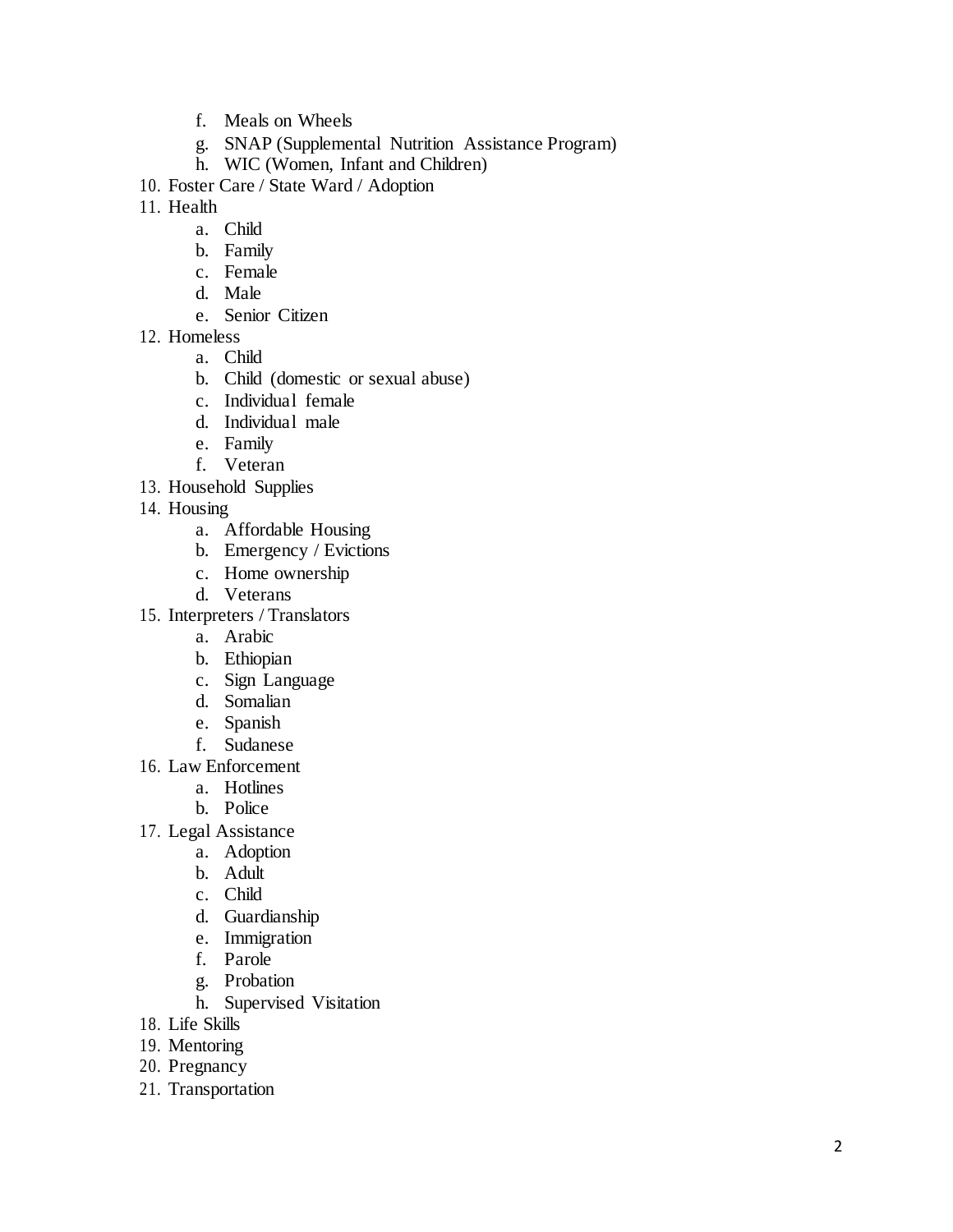- a. Public
- b. Veterans
- 22. Utilities
- 23. Veterans
	- a. Audiology
	- b. Compensation and Pension
	- c. Dental
	- d. Disabled
	- e. Education
	- f. Employment
	- g. Financial
	- h. Homeless
	- i. Hospital
	- j. Mental Health
	- k. Nursing home
	- l. Substance Abuse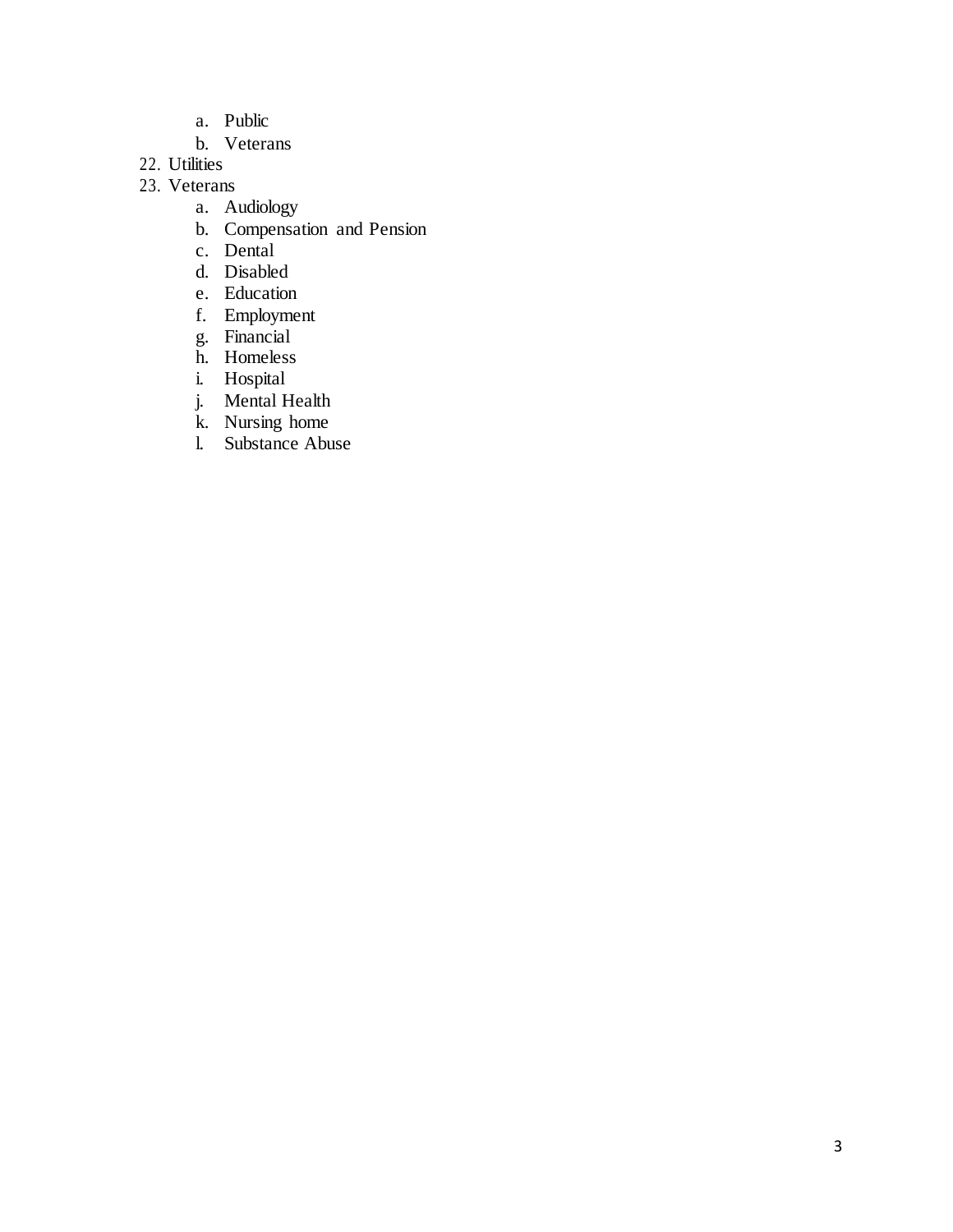# **Chapter 1 - Abuse**

# **Child**

- 1. Boys Town 308-381-4444, 3230 W. Wildwood Drive
	- a. Transitional shelter (abused, neglected, runaway youth)
	- b. Treatment and counseling
- 2. Central Nebraska Child Advocacy Center 308-385-5238, 2335 N. Webb Road
	- a. Victim or witness of abuse
		- b. Advocacy and referrals
		- c. Education programs for community agencies and organizations
- 3. Crisis Center 308-381-0555, 2251 N. Webb Rd.
	- a. Safe shelter (child and adult domestic/sexual abuse)
	- b. Education programs and support groups
- 4. Nebraska Child Abuse Hotline 800-652-1999
	- a. 24 hours/7 days a week
	- b. Report child abuse
- 5. Nebraska Family Helpline 888-866-8660
	- a. 24 hours/7 days a week
	- b. Recommendations and referrals for services and resources

# **Senior Citizen**

- 1. Crisis Center 308-381-0555, 2251 N. Webb Rd.
	- a. Safe shelter (child and adult domestic/sexual abuse)
	- b. Education programs and support groups
- 2. Elder Abuse Hotline (800) 652-1999

#### **Spousal**

- 1. Crisis Center 308-381-0555, 2251 N. Webb Rd.
	- a. Safe shelter (child and adult domestic/sexual abuse)
	- b. Education programs and support groups

# **Chapter 2 – Addiction**

#### **Alcohol**

- 1. Central Neb. Council on Alcoholism & Addictions 308-385-5520, 219 W. 2nd St.
	- a. Education programs, support groups, intervention services and free lending library/bookstore (books, CDs, DVDs)
	- b. Serves children, youth and adults
- 2. CHI (St. Francis) Alcohol & Drug Treatment 308-398-5427, 2116 W. Faidley Ave.
	- a. Residential and outpatient treatment
	- b. Serves ages 14 and older
- 3. Friendship House 308-382-0422, 406 West Koenig
	- a. Transitional shelter for males (substance abuse)
	- b. Education programs and support groups
- 4. Mid Plains Center 308-385-5250, 914 Baumann Drive
	- a. Outpatient treatment for children and adults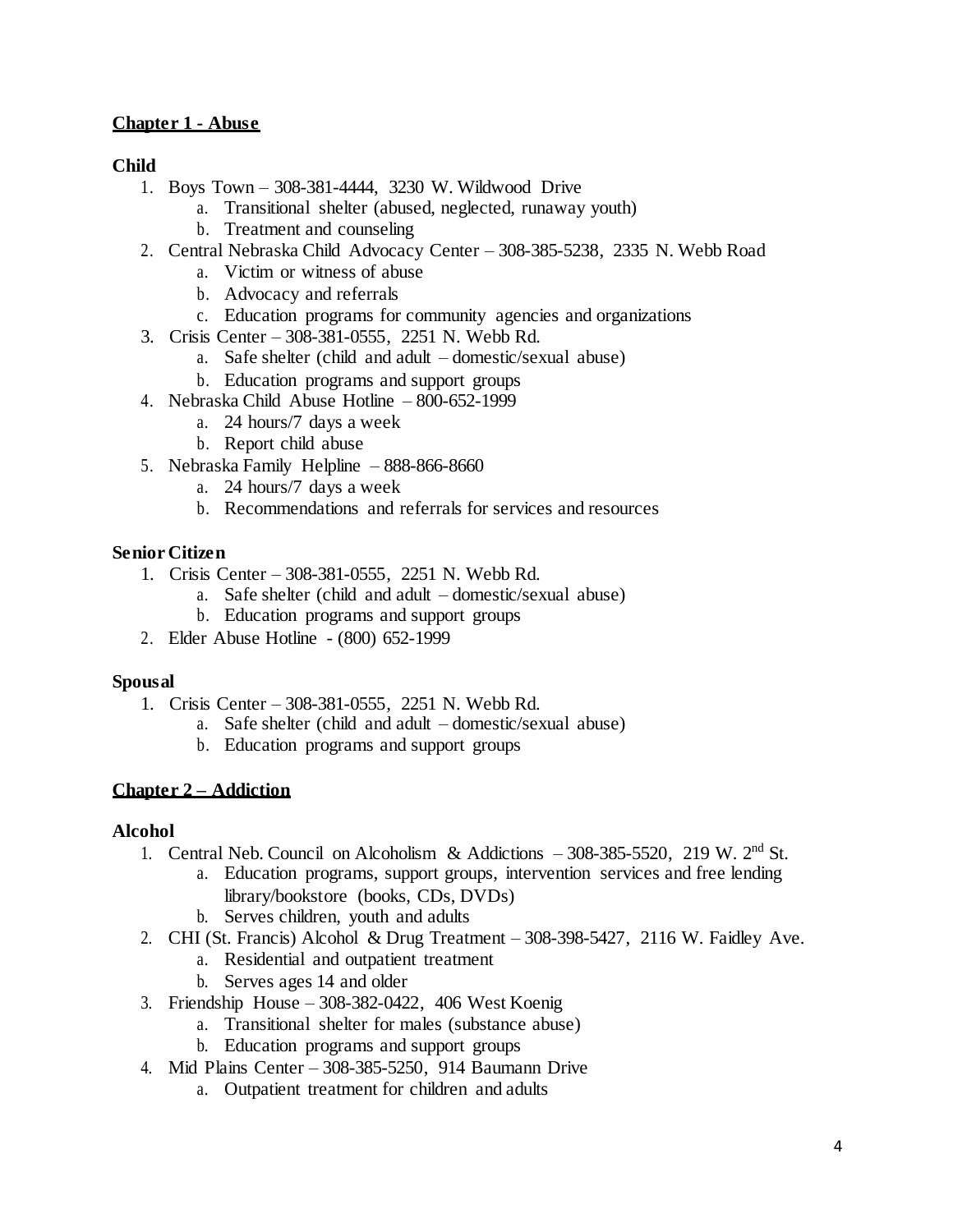- b. Mental health and substance abuse
- c. Psychotropic medication management
- 5. Mid Plains Center Crisis Stabilization Unit 308-385-5250, 914 Baumann Drive
	- a. Detox center (3-5 day short-term stays), referral service and risk assessment b. Open 24/7
	-
	- c. Serves anyone 19 years old or older
- 6. Nebraska Family Helpline 888-866-8660
	- a. 24 hour/7 days a week
	- b. Recommendations and referrals for services and resources
- 7. Sober Living House Oxford House
	- a. Men 2320 W 5<sup>th</sup> Street (308) 675-2880
	- b. Women 820 S Arthur Street  $(308)$  224-0604
	- c. Self-managed and supported addiction recovery house
	- d. Shared rent and household duties
	- e. Men, Women, Men with children, Women with children
	- f. Open 24 hours a day/needs to be screened
- 8. Dept. of Veterans Affairs 308-395-3261, 2201 N. Broadwell Ave.
	- a. Transitional housing for homeless veterans wanting to work/participate in a recovery program (can stay for up to one year)

### **Drugs**

- 1. Central Neb. Council on Alcoholism & Addictions 308-385-5520, 219 W. 2nd St.
	- a. Education programs, support groups, intervention services and free lending library/bookstore (books, CDs, DVDs)
	- b. Serves children, youth and adults
- 2. CHI (St. Francis) Alcohol & Drug Treatment 308-398-5427, 2116 W. Faidley Ave.
	- a. Residential and outpatient treatment
		- b. Serves ages 14 and older
- 3. Friendship House 308-382-0422, 406 West Koenig
	- a. Transitional shelter for males (substance abuse)
	- b. Education programs and support groups
- 4. Mid Plains Center 308-385-5250, 914 Baumann Drive
	- a. Outpatient treatment for children and adults
	- b. Mental health and substance abuse
	- c. Psychotropic medication management
- 5. Mid Plains Center Crisis Stabilization Unit 308-385-5250, 914 Baumann Drive
	- a. Detox center (3-5 day short-term stays), referral service and risk assessment
	- b. Open 24/7
	- c. Serves anyone 19 years old or older
- 6. Nebraska Family Helpline 888-866-8660
	- a. 24 hours/7 days a week
	- b. Recommendations and referrals for services and resources
- 7. Sober Living House Oxford House
	- a. Men 2320 W 5<sup>th</sup> Street (308) 675-2880
	- b. Women 820 S Arthur Street  $(308)$  224-0604
	- c. Self-managed and supported addiction recovery house
	- d. Shared rent and household duties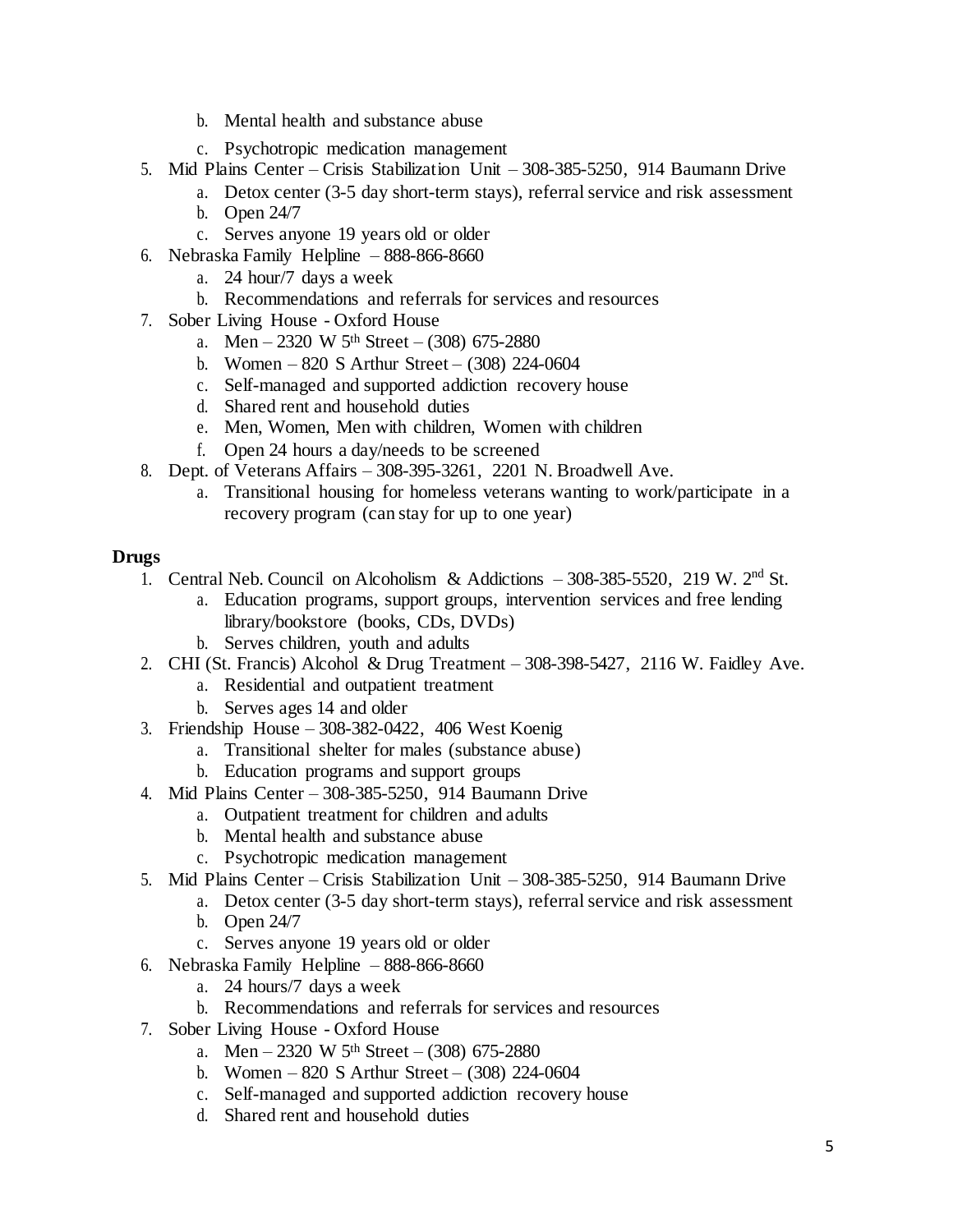- e. Men, Women, Men with children and Women with children
- f. Open 24 hours a day/needs to get screened

### **Tobacco**

1. Central Neb. Council on Alcoholism & Addictions (Tobacco Free Hall County) – 308-385-5520, 219 W. 2nd St.

- a. Education programs, support groups, intervention services and free lending library/bookstore (books, CDs, DVDs)
- b. serves children, youth and adults
- 2. CHI St Francis Cancer Treatment Center 308-398-8912, 2116 W. Faidley Ave.
	- a. Please Contact Jenny Rousch
	- b. Classes on "Freedom from Smoking Program" Tobacco Cessation
	- c. School and Health Fairs Clinical Breast Exam, Derma Scams and Pig Lungs for Tobacco
- 3. Nebraska Tobacco Quitline –1- 800-784-8669 English, 1-855-335-3569 Spanish
	- a. Coaching, education materials and referrals

# **Chapter 3 - Clothing**

# **Adult Female**

- 1. Blessed Sacrament Catholic Church Thrift Store 308-398-3443, 4th and Eddy
	- a. Mon, Friday and Saturday  $-10:00$  am  $-4:30$  pm
	- b. Local thrift store with low cost clothes, furniture and household items
- 2. Church of Christ 308-384-2613, 2822 W. Stolley Park Rd.
- a. Tabitha Closet Every Thursday from  $9a$  m  $3pm$  FREE Clothing
- 3. Goodwill Industries (North Store) 308-384-7010, 2223 N. Webb Rd.
	- (South Store) 308-389-1106, 1808 S. Locust St.
	- a. Local thrift store with low cost clothes, furniture and household items
- 4. Grand Island Seventh Day Adventist Church 308-384-1480, 636 S. Shady Bend Road a. Every last Sunday  $-1:00 \text{ pm} - 3:00 \text{ pm}$  FREE Clothing and some household items
- 5. St. Leo's Church 308-382-4753, 2410 S. Blaine St.
	- a. No clothing on hand but has Coat Drive each October

# **Adult Male**

- 1. Blessed Sacrament Catholic Church Thrift Store 308-398-3443, 4th and Eddy
	- a. Mon, Friday and Saturday  $-10:00$  am  $-4:30$  pm
	- b. Local thrift store with low cost clothes, furniture and household items
- 2. Church of Christ 308-384-2613, 2822 W. Stolley Park Rd.
	- a. Tabitha Closet Every Thursday from  $9 \text{ am} 3 \text{ pm}$ , Free Clothing
- 3. Goodwill Industries (North Store) 308-384-7010, 2223 N. Webb Rd.

(South Store) 308-389-1106, 1808 S. Locust St.

- a. Local thrift store with low cost clothes, furniture and household items
- 4. Grand Island Seventh Day Adventist Church 308-384-1480, 636 S. Shady Bend Road a. Every last Sunday  $-1:00 \text{ pm} - 3:00 \text{ pm}$  Free Clothing and some household items
- 5. St. Leo's Church 308-382-4753, 2410 S. Blaine St.
	- a. No clothing on hand but has Coat Drive each October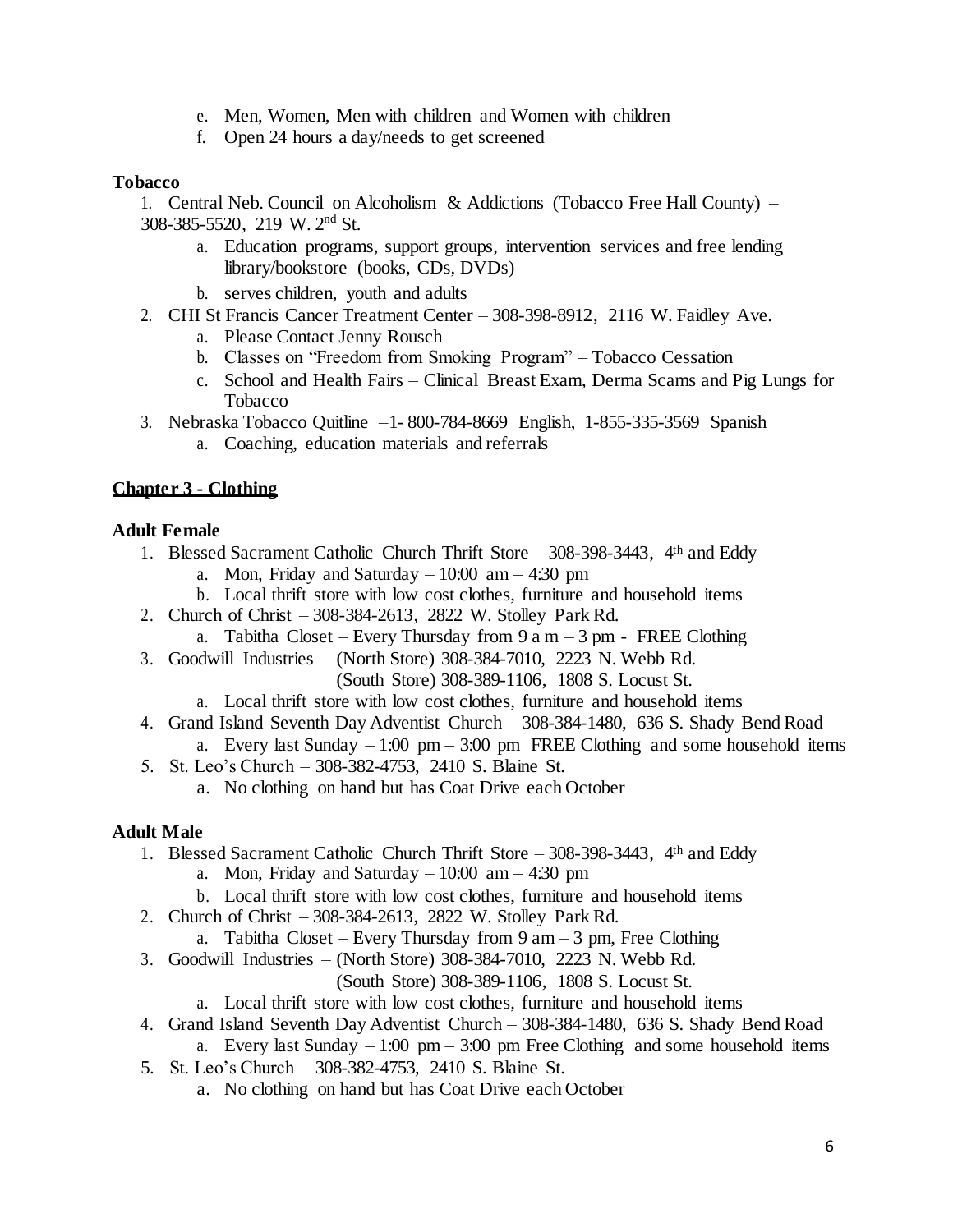### **Career Clothes**

- 1. Blessed Sacrament Catholic Church Thrift Store 308-398-3443, 4th and Eddy
	- a. Mon, Friday and Saturday  $-10:00$  am  $-4:30$  pm
	- b. Local thrift store with low cost clothes, furniture and household items
- 2. Goodwill Industries (North Store) 308-384-7010, 2223 N. Webb Rd.

(South Store) 308-389-1106, 1808 S. Locust St.

a. Local thrift store with low cost clothes, furniture and household items

#### **Child**

- 1. Blessed Sacrament Catholic Church Thrift Store 308-398-3443, 4th and Eddy
	- a. Mon, Friday and Saturday  $-10:00$  am  $-4:30$  pm
	- b. Local thrift store with low cost clothes, furniture and household items
- 2. Church of Christ 308-384-2613, 2822 W. Stolley Park Rd.
	- a. Tabitha Closet Every Thursday form  $9 \text{ am} 3 \text{ pm}$ , FREE Clothing
- 3. Goodwill Industries (North Store) 308-384-7010, 2223 N. Webb Rd.
	- (South Store) 308-389-1106, 1808 S. Locust St.
	- a. Local thrift store with low cost clothes, furniture and household items
- 4. Grand Island Seventh Day Adventist Church 308-384-1480, 636 S. Shady Bend Road
	- a. Every last Sunday  $-1:00 \text{ pm} 3:00 \text{ pm}$ , FREE Clothing and some household items
- 5. St. Leo's Church 308-382-4753, 2410 S. Blaine St.
	- a. No clothing on hand but has Coat Drive each October

#### **Family**

- 1. Blessed Sacrament Catholic Church Thrift Store 308-398-3443, 4th and Eddy
	- a. Mon, Friday and Saturday  $-10:00$  am  $-4:30$  pm
	- b. Local thrift store with low cost clothes, furniture and household items
- 2. Church of Christ 308-384-2613, 2822 W. Stolley Park Rd.
	- a. Every Thursday from  $9 \text{ am} 3 \text{ pm}$ , FREE Clothing
- 3. Goodwill Industries (North Store) 308-384-7010, 2223 N. Webb Rd.
	- (South Store) 308-389-1106, 1808 S. Locust St.
	- a. Local thrift store with low cost clothes, furniture and household items
- 4. Grand Island Seventh Day Adventist Church 308-384-1480, 636 S. Shady Bend Road
	- a. Every last Sunday  $-1:00 \text{ pm} 3:00 \text{ pm}$ , FREE Clothing and some household items
- 5. St. Leo's Church 308-382-4753, 2410 S. Blaine St.
	- a. No clothing on hand but has Coat Drive each October

# **Chapter 4 – Disability**

# **Adult**

- 1. Adult Day Care Grand Generation 308-385-5429 Ext 36, Daisy Sperling, 304 East Third Street
	- a. Hours: Mon Friday from  $7:00 \text{ am} 5:00 \text{ pm}$
	- b. Structured activities, care, meals and supervision provided during day hours
	- c. Assisted with Activities of Daily Living (personal cares)
	- d. Medicaid waivers, VA or other special programs, and private pay
- 2. Assistive Technology Partnership 308-865-5349 (Kearney office, covers Hall Ct.)
	- a. Resource for individuals with disabilities and their family members, school staff,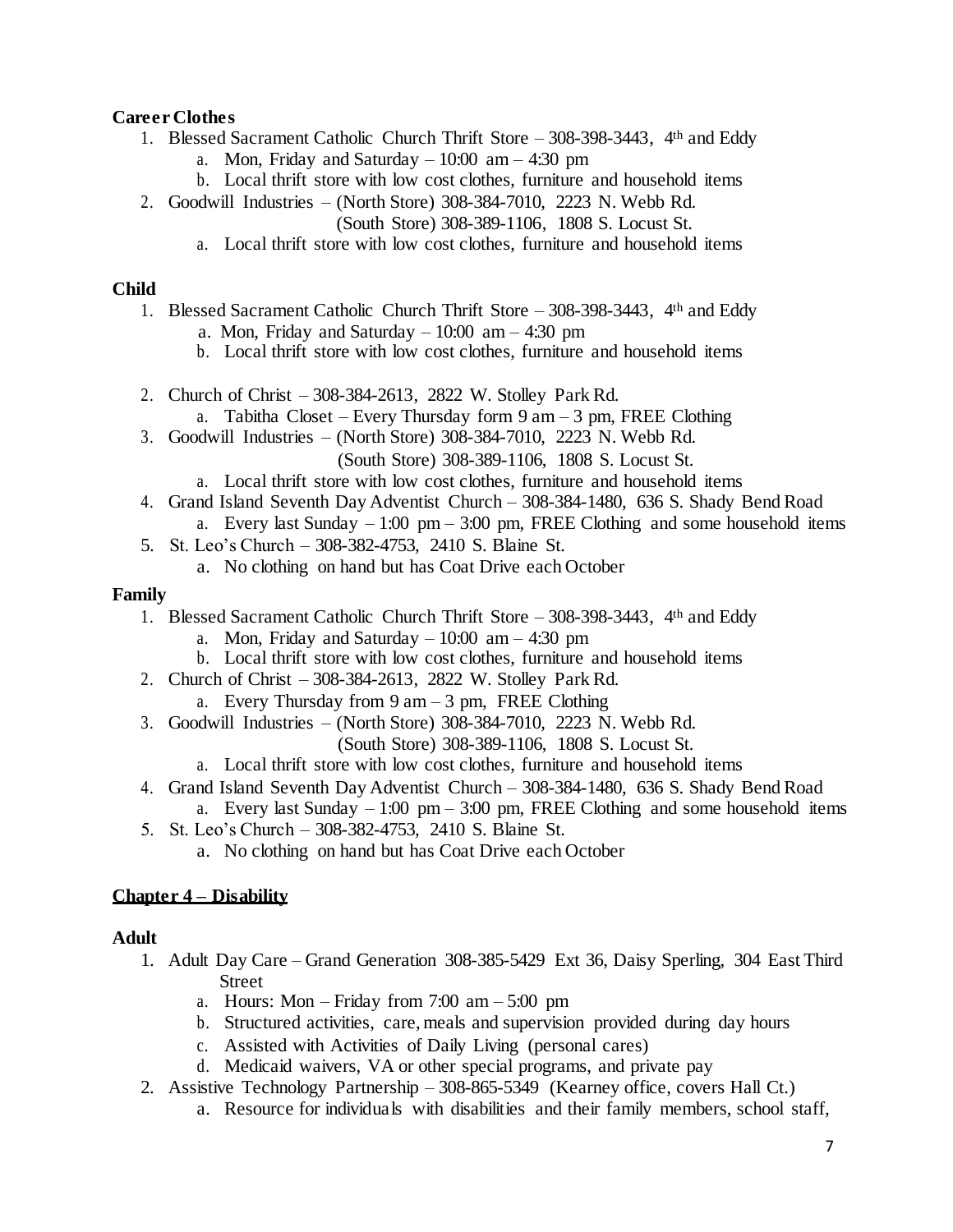service providers, counselors, employers, and others to locate assistive tech. devices and services including: lifts, wheelchairs, scooters, communication aids, accessible homes and modified vehicles

- 3. AT4all.com [Nebraska Assistive Technology](http://www.atp.ne.gov/) Partnership
	- a. [Assistive technology equipment for all](http://www.atp.ne.gov/) ages
	- b. Online listings for loan, free and sale (listings by agencies & private businesses)
- 4. Central Nebraska Community Action Partnership (CNCAP) Services 308-385-5500, 2525 W. Lincoln Hwy.
	- a. Case management, financial and personal counseling
	- b. SOAR (SSI/SSDI Outreach Access & Recovery) assist in applying for Social Security disability
- 5. Citizen Advocacy 308-385-5542, 123 N. Locust. Ste. 101
	- a. Advocacy and legal representation for people with disabilities
- 6. Independence Rising 308-646-2670, 3335 West Capital St
	- a. Serves people with disabilities
	- b. Advocacy, driving & living skills, medical equipment and peer sharing
	- c. Will take donated medical and mobility equipment
- 7. Legal Aid of Nebraska 308-381-0517, 1811 W. 2nd St., Suite 440
	- a. Represent individuals turned down for Social Security disability or have been terminated or have an overpayment
- 8. Mid-Nebraska Individual Services 308-385-5775, 2536 N. Carleton
	- a. Employment and independent living assistance/training
- 9. Mosaic 308-381-1690, 2846 Old Fair Road
	- a. Employment and independent living assistance/training
- 10. Respite 308-745-0780
	- a. Temporary relief for family caregivers
- 11. VR (Voc. Rehab) 308-385-6200, 203 E. Stolley Park Road, Ste. B
	- a. Employment assistance for people with physical or mental disabilities
- 12. Tabitha 800-267-2986
	- a. Care for all elders in need throughout southwest Nebraska.

#### **Child**

- 1. Assistive Technology Partnership 308-865-5349 (Kearney office, covers Hall Ct.)
	- a. Resource for individuals with disabilities and their family members, school staff, service providers, counselors, employers, and others to locate assistive tech. devices and services including: lifts, wheelchairs, scooters, communication aids, accessible homes and modified vehicles
- 2. AT4all.com [Nebraska Assistive Technology](http://www.atp.ne.gov/) Partnership
	- a. [Assistive technology equipment for all](http://www.atp.ne.gov/) ages
	- b. Online listings for loan, free and sale (listings by agencies & private businesses)
- 3. Citizen Advocacy 308-385-5542, 123 N. Locust. Ste. 101
	- a. Advocacy and legal representation for people with disabilities
- 4. Independence Rising 308-646-2670, 3335 West Capital Street
	- a. Advocacy, driving & living skills, medical equipment and peer sharing for people with disabilities
	- b. Will take donated medical and mobility equipment
- 5. Integrated Life Choices 308-381-2036, 1719 Aspen Drive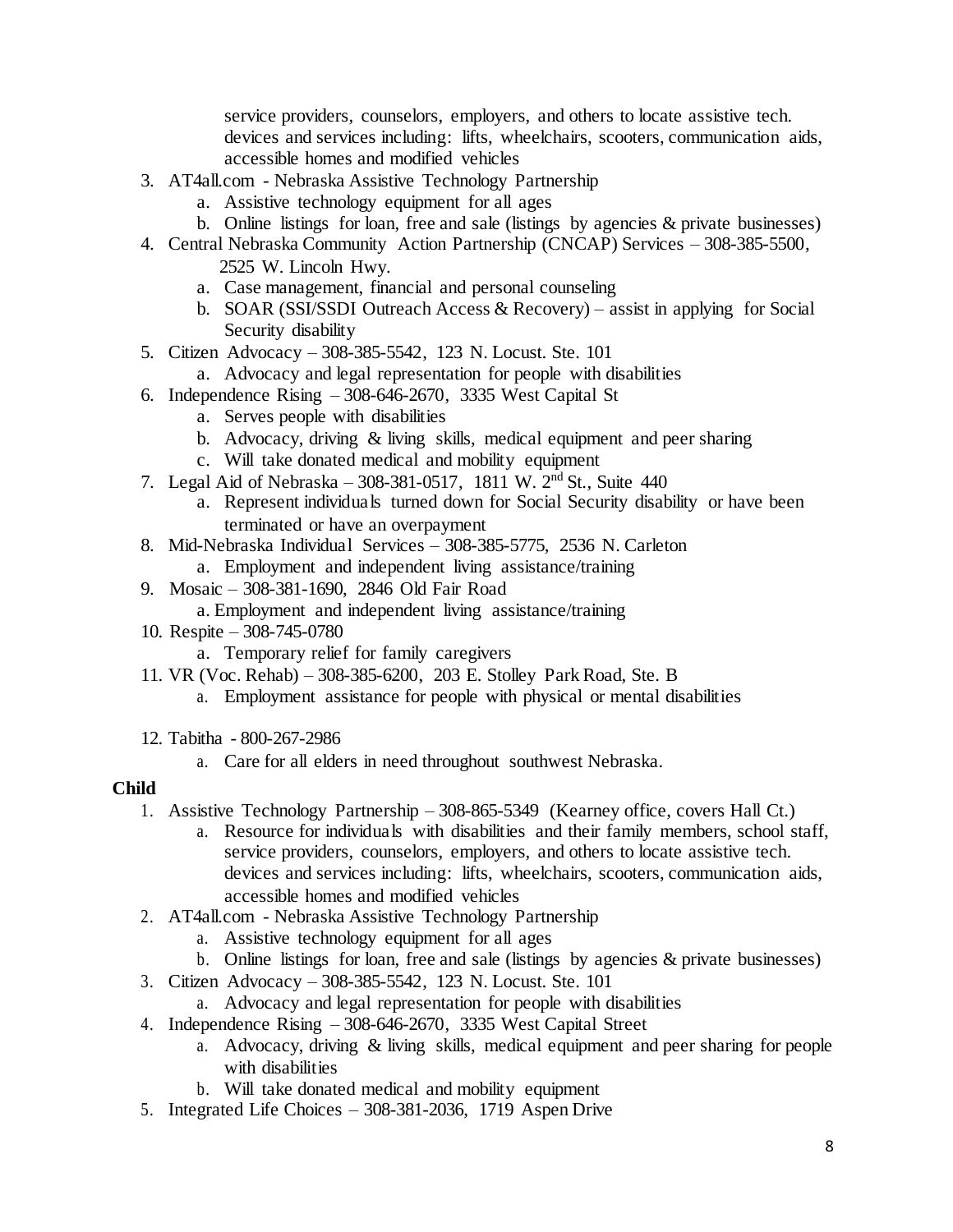- a. Provides resources for people with intellectual and developmental disabilities
- b. Teaches work and independent living skills
- 6. Mid-Nebraska Individual Services 308-385-5775, 2536 N. Carleton
	- a. Employment and independent living assistance/training
- 7. Mosaic 308-381-1690, 2846 Old Fair Road
	- a. Employment and independent living assistance/training
- 8. Nebraska Youth Leadership Council 402-670-1437 (serves Hall County)
	- a. State-wide youth council for self-advocacy of students with disabilities (age 14- 24), transitioning from high school to college or work, and independent living skills
- 9. Respite 308-745-0780
	- a. Temporary relief for family caregivers

#### **Chapter 5 – Disaster Relief**

#### **Blood Donation**

- 1. American Red Cross 800-733-2767, 404 East Third Street
	- a. Disaster relief (shelter, food, medical), blood donation, health/safety training (CPR, first aid, life guard)

### **Fire**

- 1. American Red Cross 844-334-7569, 404 East Third Street
	- a. Disaster relief (shelter, food, medical), blood donation, health/safety training (CPR, first aid, life guard)
	- b. Free smoke detectors/fire safety plans (308-382-3790)
- 2. Legal Aid of Nebraska 308-381-0517, 1811 W. 2nd St., Suite 440
	- a. Legal assistance to disaster victims via on-site attorneys
- 3. Salvation Army 308-382-4855, 818 West Third Street
	- a. Food pantry for individuals and families based on income
	- b. Men's shelter
	- c. Daily meals for individuals and families
		- i. Monday-Friday: Lunch: 12-1 pm; Supper: 5-6 pm
		- ii. Sunday: 5-6 pm

# **Flood**

- 1. American Red Cross 844-334-7569, 404 East Third Street
	- a. Disaster relief (shelter, food, medical), blood donation, health/safety training (CPR, first aid, life guard)
- 2. Legal Aid of Nebraska 308-381-0517, 1811 W. 2nd St., Suite 440
	- a. Legal assistance to disaster victims via on-site attorneys
- 3. Salvation Army 308-382-4855, 818 West Third Street
	- a. Food pantry for individuals and families based on income
	- b. Men's shelter
	- c. Daily meals for individuals and families
		- i. Monday-Friday: Lunch: 12-1 pm; Supper: 5-6 pm
		- ii. Sunday: 5-6 pm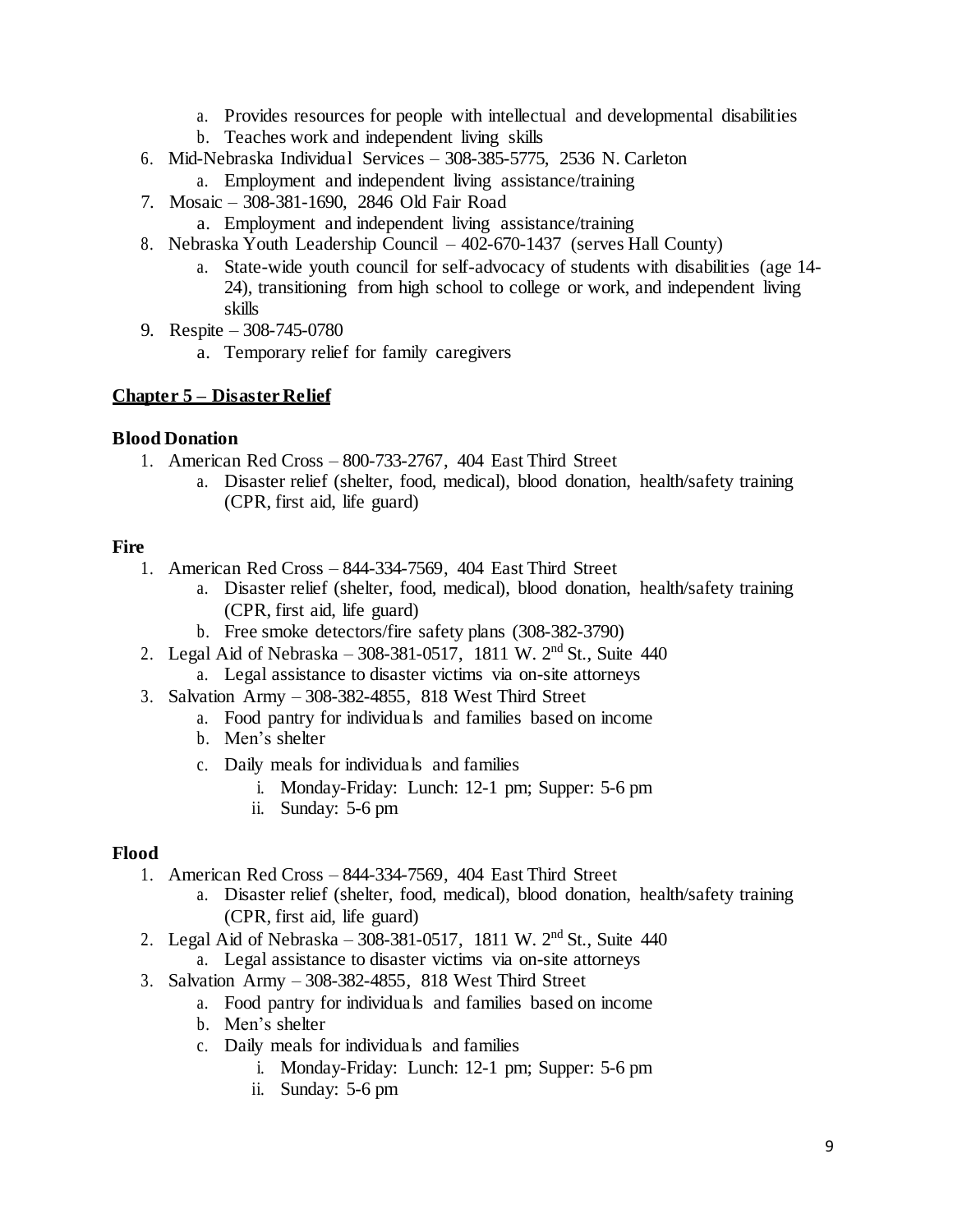# **Tornado**

- 1. American Red Cross 844-334-7569, 404 East Third Street
	- a. Disaster relief (shelter, food, medical), blood donation, health/safety training (CPR, first aid, life guard)
- 2. Legal Aid of Nebraska 308-381-0517, 1811 W.  $2<sup>nd</sup>$  St., Suite 440 a. Legal assistance to disaster victims via on-site attorneys
- 3. Salvation Army 308-382-4855, 818 West Third Street
	- a. Food pantry for individuals and families based on income
	- b. Men's shelter
	- c. Daily meals for individuals and families
		- i. Monday-Friday: Lunch: 12-1 pm; Supper: 5-6 pm
		- ii. Sunday: 5-6 pm

### **Chapter 6 – Education**

# **Adult / Family**

- 1. Adult Education 308-398-7446, 3180 W. Hwy. 34 a. Math, reading, writing, computer skills classes (adult basic educ., GED, ELA)
- 2. Big Brothers/Big Sisters 308-384-3456, 424 W. Third Street
	- a. Role models for children and youth
- 3. Central Community College Extended Learning 308-398-7445, 3134 W. Hwy. 34 a. Variety of classes/programs for personal and professional development
- 4. CHI (St. Francis) 308-398-5427, 2116 W. Faidley Ave. a. Variety of health and wellness classes/programs
- 5. Grand Island Public Library 308-385-5333, 211 N. Washington Street
	- a. Children, teen and adult reading and activities
- 6. Head Start 308-385-5058, 310 Piper Street
	- a. Early Head Start/Head Start Babies to 5 years old
	- b. 8:00 am 4:30 pm Mon- Thurs Friday 8:00 am -12:00 pm
- 7. They do not do childcare
- 8. Healthy Beginnings (Mary Lanning) 402-461-5263, 715 N St Joseph Ave in Hastings (serves Grand Island)
	- a. Weekly in-home parenting classes to families (prenatally-up to three years old)
		- i. Free service
		- ii. weight checks, social/emotional screenings and developmental screenings
	- b. Referral service for community resources for children
	- c. Basic family supplies for participants short on resources
- 9. Literacy Council 308-385-5515, 312 N Elm St Suite 101
	- a. Teach reading, writing and speaking of English for youth and adults
- 10. Nutrition Education Program (NEP), UNL Extension 308-385-5088, 3180 W Hwy. 34
	- a. Variety of classes/programs
- 11. Multicultural Coalition- (308) 385-5242, 221 W. 2nd Street
	- a. Prepares individuals to become Naturalize U.S citizens by
- offering classes.
- 11. Proteus 402-462-0356 Jody Stutzmand
	- a. Assist immigrants, minority and low-income individuals with education costs, job training/placement, housing assistance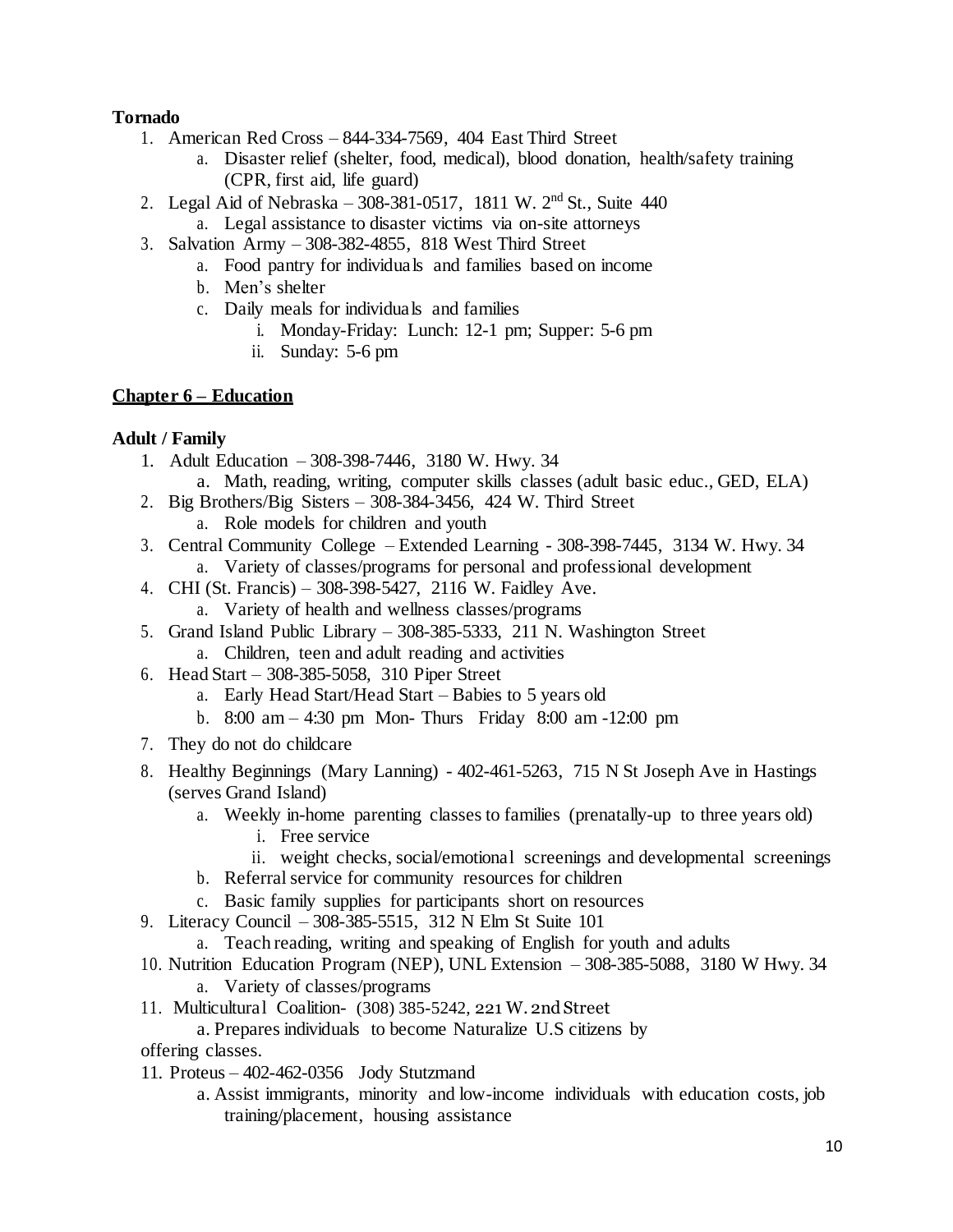- 12. Senior Citizen Industries  $-308-385-5308$ , 304 East 3<sup>rd</sup> Street
	- a. Meals, transportation, caregiver assistance, wellness programs (Seniors)
- 13. UNL Extension 308-385-3130 W Hwy 34
	- a. Variety of classes/programs for personal and professional development
- 14.YMCA 308-395-9622, 221 E. South Front Street
	- a. Youth and adult sports, fitness and wellness programs
	- b. Pre-School and Daycare
- 15.YWCA 308-384-9922, 211 East Fonner Park Road
	- a. State Subsidies Accepted
	- b. Family and Woman wellness programs
	- c. Free Empowerment for girls
	- d. Weekly Child Care 6 weeks 12 years
	- e. Free Pre-School 3-5 y/o

#### **College**

- 1. Bellevue University 308-381-8988, 3134 W. Hwy. 34
	- a. Bachelor and master degree programs (online)
- 2. Central Community College 308-398-4222, 3134 W. Hwy. 34
	- a. Classes and training for short-term certificates, diplomas and two-year degrees
	- b. NPACE ag-related careers  $402-461-2425$
	- c. Project HELP (income requirements) healthcare related careers/GED 308-398-7951
	- d. Project Impact manufacturing related careers 308-398-7953
	- e. TRIO education assistance for first-generation students (income requirements)
- 3. Doane University 308-398-0800, 3180 W. Hwy. 34
	- a. Variety of undergraduate and master degree programs
- 4. Nebraska VR (Voc. Rehab) 308-385-6200, 203 E. Stolley Park Road, Ste. B
	- b. Employment and education assistance for youth and adults with physical or mental disabilities
- 5. Proteus 402-462-0356 Jody Stutzmand
	- a. Assist immigrants, minority and low-income individuals with education costs (farm workers program), job training/placement, housing assistance

#### **ESL (English Second Language)**

- 1. Adult Education 308-398-7446, 3180 W. Hwy. 34
	- a. Teach citizenship, literacy, GED and ESL (English Second Language) classes

Literacy Council – 308-385-5515, 205 S. 312 N Elm St. Suite 101

a. Teach reading, writing and speaking of English for youth and adults

#### **GED**

- 1. Adult Education 308-398-7446, 3180 W. Hwy. 34
	- a. Teach citizenship, literacy, GED and ESL (English Second Language) classes
- 2. Central Community College 308-398-4222, 3134 W. Hwy. 34
	- a. Project HELP (income requirements) healthcare related careers/GED 308-398-7951
- 3. Literacy Council 308-385-5515, 312 N Elm St, Suite 101
	- a. Teach reading, writing and speaking of English for youth and adults

#### **Chapter 7 – Employment**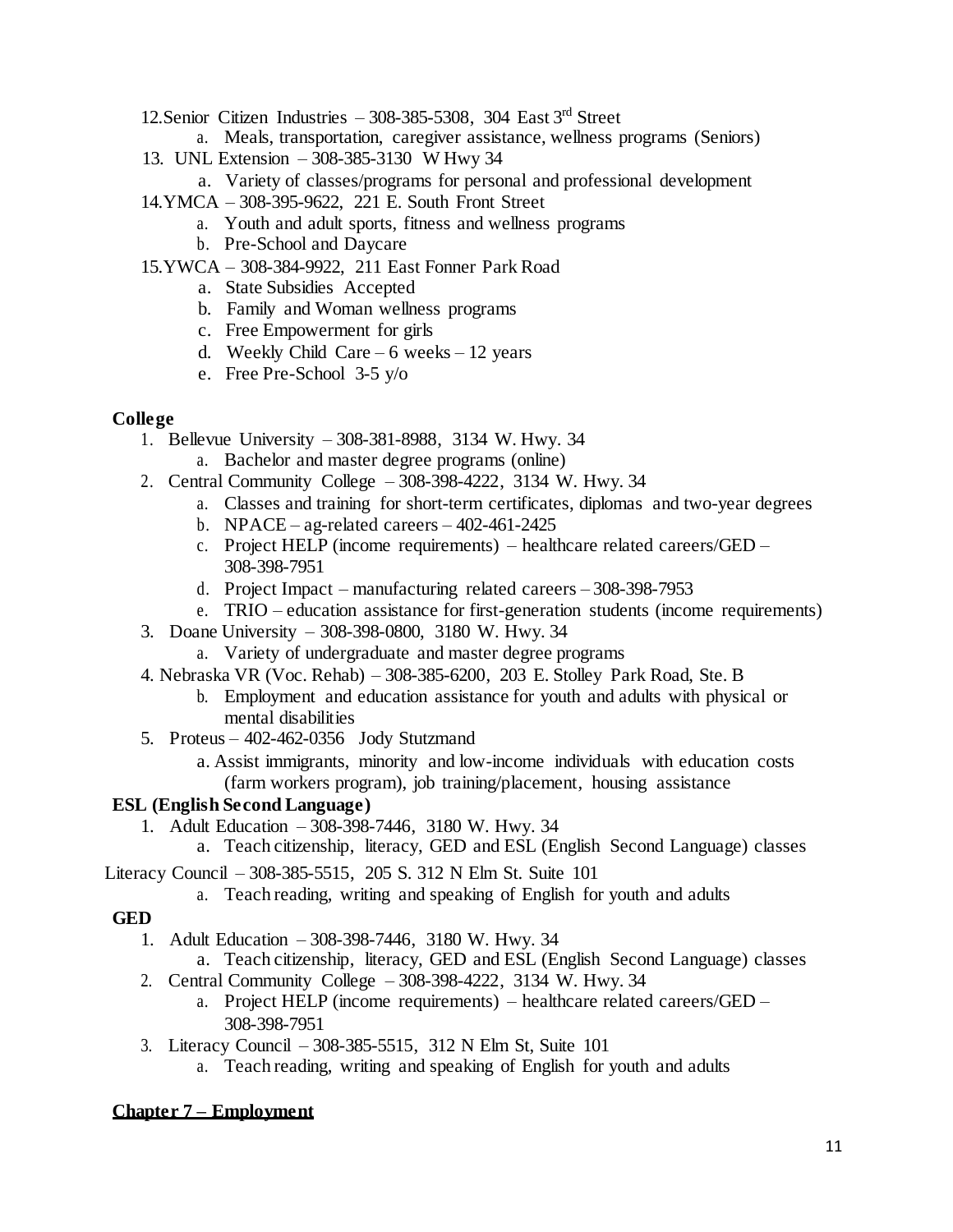# **Job Search**

- 1. Advance Services 308-384-2120, 217 E Stolley Park Rd #K
	- a. Staffing agency for part-time and full-time jobs
- 2. Associated Staffing 308-384-4885, 820 N. Webb Rd., Ste. 10 a. Staffing agency for part-time and full-time jobs
- 3. Essential Personnel 308-381-4400, 1828 n Webb Rd, Ste. #1
	- a. Staffing agency for part-time and full-time jobs
- 4. Goodwill Industries (office) 308-384-7896, 1804 South Eddy Street
	- a. Employment services for youth, adults and veterans with disabilities
- 5. Hansen Agri Placement  $308-382-7350$ , 610 West  $2<sup>nd</sup>$  Street
	- a. Staffing agency for part-time and full-time jobs (agriculture industry)
- 6. Job Corps 308-385-0640, 1306 w 3rd st
	- a. Career development and training for at risk youth ages 16-24
- 7. Nebraska VR (Voc. Rehab) 308-385-6200, 203 E. Stolley Park Road, Ste. B
	- a. Employment and education assistance for youth and adults with physical or mental disabilities
- 8. ResCare 308-381-3687, 3537 West  $13^{th}$  Street
	- a. Job development and training for low income individuals referred from DHHS
- 9. Workforce Dev. (Neb. Dept. of Labor) 308-385-6300, 203 E. Stolley Park Rd, Ste. A
	- a. Assistance with job search and unemployment benefits
	- b. Priority of service to qualified Veterans and eligible spouses with reemployment programs (308-385-6090)

### **Job Training**

- 1. Central Plains Center for Services 308-872-6596, 908 South E Street, Broken Bow
	- a. PALS (Preparation for Adult Living Services)
		- i. Serves Hall County
		- ii. Serves ages 15-21 who are current/former foster youth, and youth who are aging out or emancipated from foster care
	- iii. Transitional programs to prepare youth for independent living, job training
- 2. Job Corps 308-385-0640,  $\overline{1811}$  West  $\overline{2}^{\text{nd}}$  St., Ste. 105
	- a. Career development and training for at risk youth ages 16-24
- 3. Nebraska VR (Voc. Rehab) 308-385-6200, 203 E. Stolley Park Road, Ste. B
	- a. Employment and education assistance for youth and adults with physical or mental disabilities
- 4. R.E.A.P. (Rural Enterprise Assistance Project) 402-687-2100
	- a. Resources, training and micro loans for self-employed business development
- 5. ResCare 308-381-3687, 3537 West  $13^{th}$  Street
	- a. Job development and training for low income individuals referred from DHHS
- 6. Salvation Army 308-382-4855, 818 West Third Street
	- a. Pathway of Hope program (individual/family with child under 18): Case management for job training, childcare, health, housing and legal services

# **Unemployment**

- 1. Legal Aid of Nebraska 308-381-0517, 1811 W. 2nd St., Suite 440
	- a. Represent individuals turned down for unemployment
- 2. Nebraska Department of Labor 402-458-2500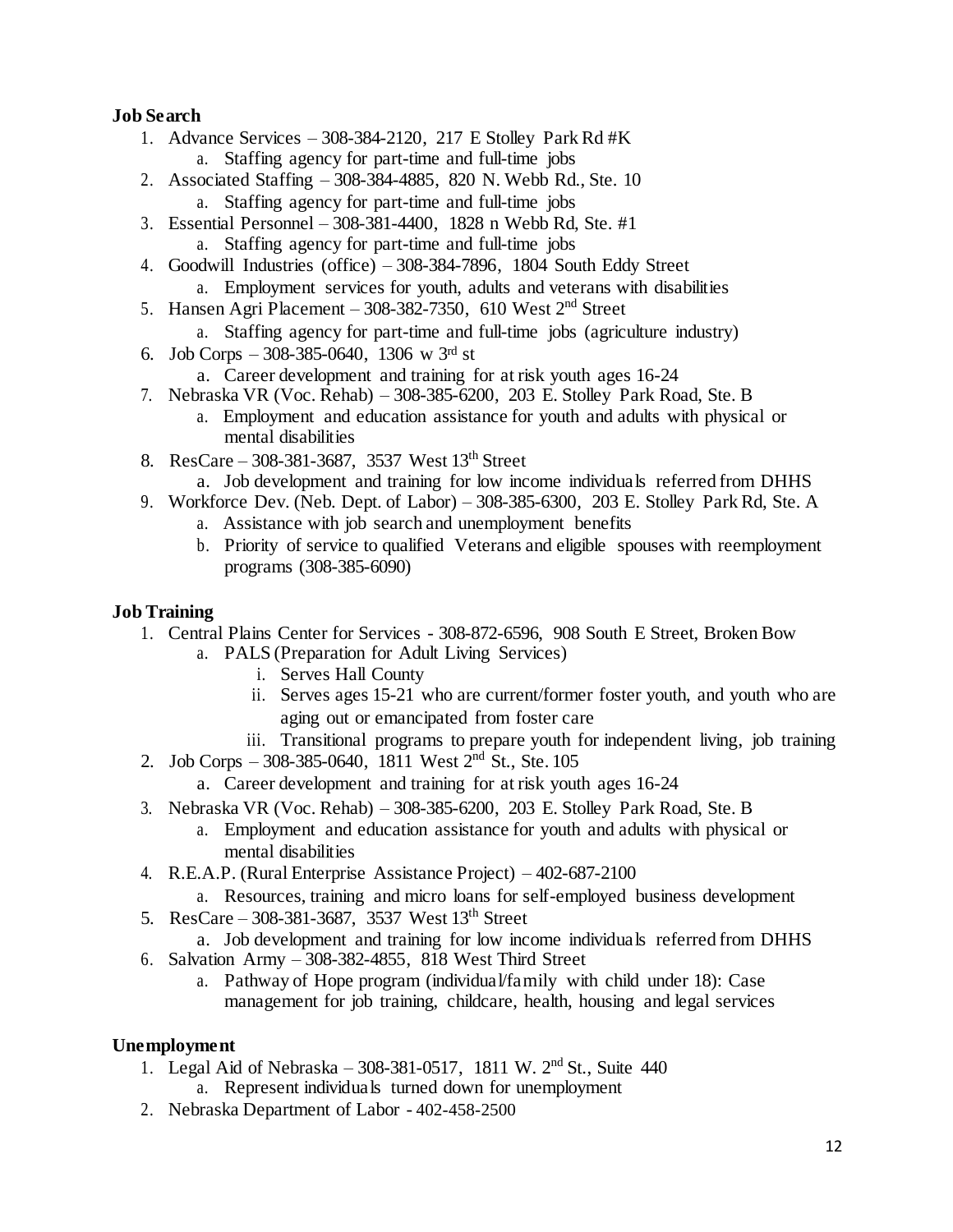a. Assistance with job search and unemployment benefits

### **Chapter 8 - Financial**

- 1. Central Nebraska Community Action Partnership (CNCAP) 308-385-5500,
	- 2525 W. Lincoln Hwy.
	- a. Financial and emergency assistance (housing)
	- b. Case management, financial and personal counseling
- 2. Green Path (formerly Consumer Credit Counseling Services) 308-381-4551, 2121 N. Webb Rd., Suite 307
	- a. Debt and bankruptcy counseling and management
- 3. Salvation Army 308-382-4855, 818 West Third Street
	- a. Daily meals for individuals and families, food pantry for individuals and families based on income, men's shelter
	- b. Pathway of Hope program (individual/family with child under 18): Case management for job training, childcare, health, housing and legal services
- 4. Social Security Administration 308-385-6440, 115 N. Webb Road a. Disability, Medicare, SSI, Social Security benefits, name change
- 5. Veterans Service Office 308-385-5065, 131 S. Locust Street
	- a. Assists veterans and families in obtaining veteran benefits/services

### **Chapter 9 – Food**

#### **Commodities**

- 1. Commodity Supplemental Food Program (CSFP) 308-385-5505, 2525 W. Lincoln Hwy a. Income eligible individuals, seniors over 60
	- b. Monthly distribution

# **Daily or Weekly Meals**

- 1. Messiah Lutheran Church 308-382-3471, 122 West  $7<sup>th</sup>$  Street a. Evening meal (Saturday only): 4:30-5:30 pm
- 2. Salvation Army 308-382-4855, 818 West Third Street
	- a. Daily meals for individuals and families
		- i. Monday-Friday: Lunch: 12-1 pm; Supper: 5-6 pm
		- ii. Sunday: 5-6 pm

#### **Education**

1. Nutrition Education Program (NEP), UNL Extension – 308-385-5088, 3180 W Hwy. 34 a. Variety of classes/programs for healthy eating and wellness

# **Food Pantry**

- 1. Blessed Sacrament Catholic Church 308-384-0532, 518 West State Street
	- a. Individuals and families (allowed food every two months)
	- b. Mon Thurs 8:30 am -11:30 am
	- c. Requirement Picture ID
- 2. Salvation Army 308-382-4855, 818 West Third Street
	- a. Food pantry for individuals and families based on income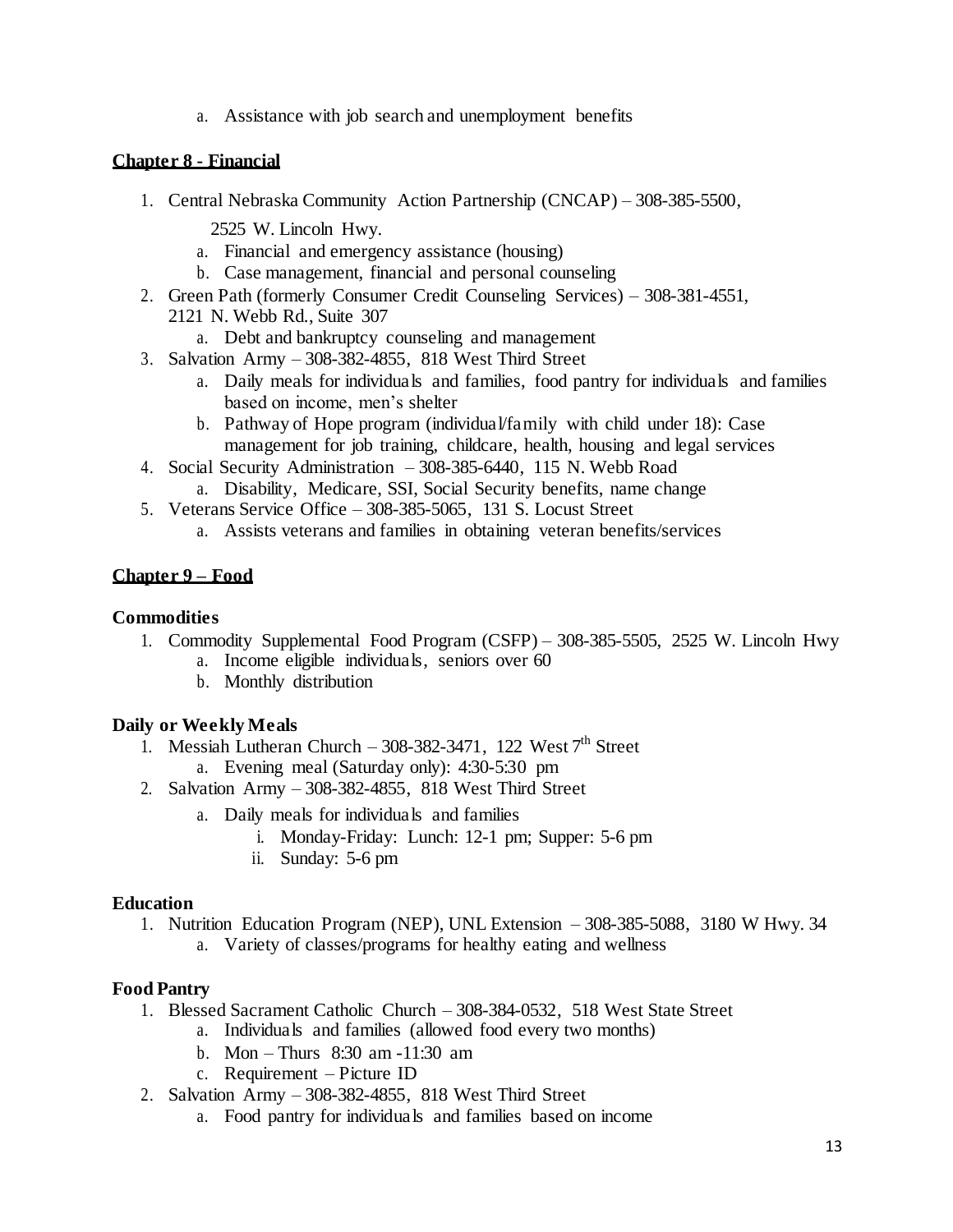- 3. St. Mary's Catholic Church 308-384-2523, 112 S. Cedar Ave.
	- a. Individuals and families (allowed food every three months)

### **Holiday Meals**

- 1. Project Hunger 308-385-1590
	- a. Thanksgiving meal basket (filled Saturday prior to Thanksgiving at Trinity Lutheran School,  $208 \text{ W}$ .  $13^{\text{th}}$  St.) - baskets are filled and distributed to families who have requested basket in advance and have been refered through a church or agency
- 2. Salvation Army 308-382-4855, 818 West Third Street
	- a. Daily meals for individuals and families
		- i. Monday-Friday: Lunch: 12-1 pm; Supper: 5-6 pm
		- ii. Sunday: 5-6 pm
- 3. St. Mary's Catholic Church (Knights of Columbus) 308-384-2523, 112 S. Cedar Street a. Christmas Eve meal
- 4. St. Paul's Lutheran Church 308-382-2973, 1515 S. Harrison Street
	- a. Christmas Day meal

# **Meals on Wheels**

- 1. Grand Generation Center 308-385-5308, 304 East Third Street
	- a. Seniors over age 60, at the Center or home delivery
	- b. Fee per meal

#### **SNAP (Supplemental Nutrition Assistance Program)**

- 1. Legal Aid of Nebraska 308-381-0517, 1811 W. 2nd St., Suite 440
	- a. Represent individuals turned down for DHHS benefits
- 2. SNAP Access Nebraska 800-383-4278. DHHS- 116 s. Pine St
	- a. Low income individuals and families, must apply online, by phone or in person by paper application with DHHS

# **WIC (Women, Infant, Children)**

- 1. Central District Health Dept. 308-385-5188, 1137 S. Locust Street a. Low income children (ages 0-5), pregnant/post-partum women
- 2. Legal Aid of Nebraska  $308-381-0517$ , 1811 W.  $2<sup>nd</sup>$  St., Suite 440
- a. Represent individuals turned down for DHHS benefits

# **Chapter 10 – Foster Care / State Ward / Adoption**

- 1. Building Blocks Foster Care 402-336-4841 (serves Hall County)
	- a. Recruit, license, and support foster homes in central and northern Nebraska
	- b. Provides foster parents with training and support
- 2. Central Access Navigator, 308-237-5113, ext. 247, 800-321-4981
	- a. Serves youth 16-24 in Hall County who are former or current State wards
	- b. Referrals and support for resources needed for independent living
- 3. Nebraska Children's Home Society 308-381-0568, 128 N Web Rd Suite C
	- a. Adoption services and educational programs and resources
	- b. Foster Care for children of all ages who are placed in their care by other agencies, the court, or voluntarily by the child's parents. In-home support services to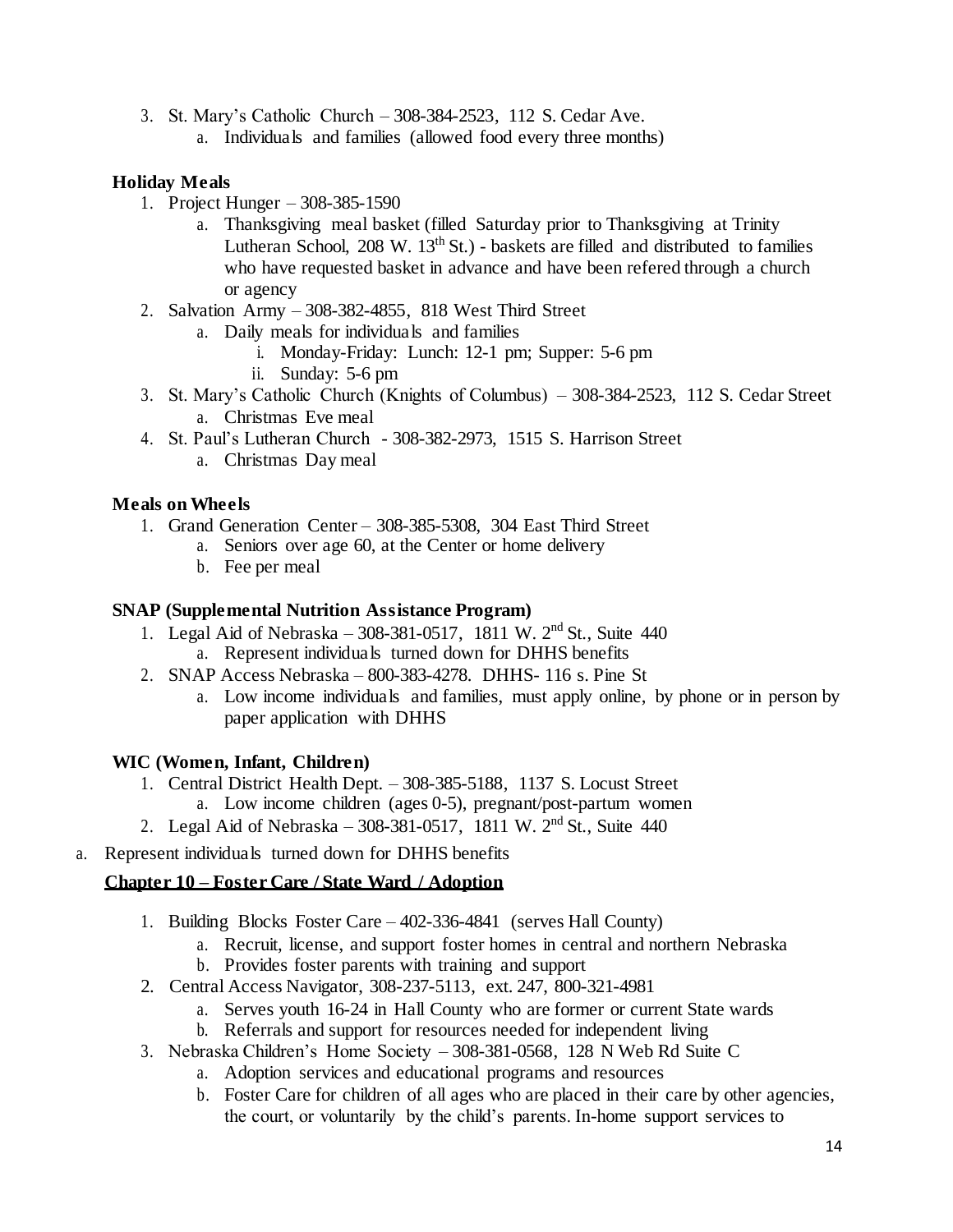prevent out-of-home placement; and case management

- 4. Region 3 Behavior Health Services 308-237-5113, 4009  $6<sup>th</sup>$  Ave. Ste. 65 (Kearney)
	- a. Serves Hall County
	- b. Central Navigator Program
		- i. Serves youth 16-24 who are wards of the State of Neb. (or in foster care)
		- ii. Resource referrals
		- iii. Case management for independent living skills, mental health needs

### **Chapter 11 – Health**

#### **Child**

- 1. Central Health Center 308-384-7625, 217 E. Stolley Park Rd., Ste. E
	- a. Reproductive health care services, screenings & tests (HIV, STI/STD, pregnancy)
	- b. Men and women
- 2. Healthy Beginnings (Mary Lanning) 402-461-5263, 715 N St Joseph Ave in Hastings (serves Grand Island)
	- a. Weekly in-home parenting classes to families (prenatally-up to three years old)
		- i. Free service
		- ii. weight checks, social/emotional screenings and developmental screenings
	- b. Referral service for community resources for children
	- c. Basic family supplies for participants short on resources
- 3. Heartland Health Center 308-382-4297, 3307 West Capital Ave.
	- a. Medical care and health education
	- b. Men and women
	- c. Sliding fee scale, Medicaid and Medicare
- 4. Mid Plains Center 308-385-5250, 914 Baumann Drive
	- a. Outpatient treatment for children and adults
	- b. Mental health and substance abuse
	- c. Psychotropic medication management
- 5. Nebraska Aids Project 308-338-0527
	- a. Serves Hall County
	- b. HIV/STD testing (free), case management, referrals, educational programs
- 6. Nebraska Children's Home Society 308-381-0568, 128 N Web rd. Suite C
	- a. Adoption services and educational programs and resources
	- b. Pregnancy support and educational programs including parenting and baby care classes, and teen chat (sex ed) classes
	- c. Foster Care for children of all ages who are placed in their care by other agencies, the court, or voluntarily by the child's parents. In-home support services to prevent out-of-home placement; and case management
	- d. Early Childhood programs for academic, social and life skills
- 7. Third City Community Clinic 308-389-5312, 1107 N. Broadwell Ave.
	- a. Health education, medications, free school/sports physicals, dental screenings/cleanings
	- b. Basic medical care with a volunteer physician for chronic conditions (diabetes, heart trouble) and acute conditions (flu, bronchitis, sinusitis, etc.)
	- c. Serves low income individuals with no insurance or government assistance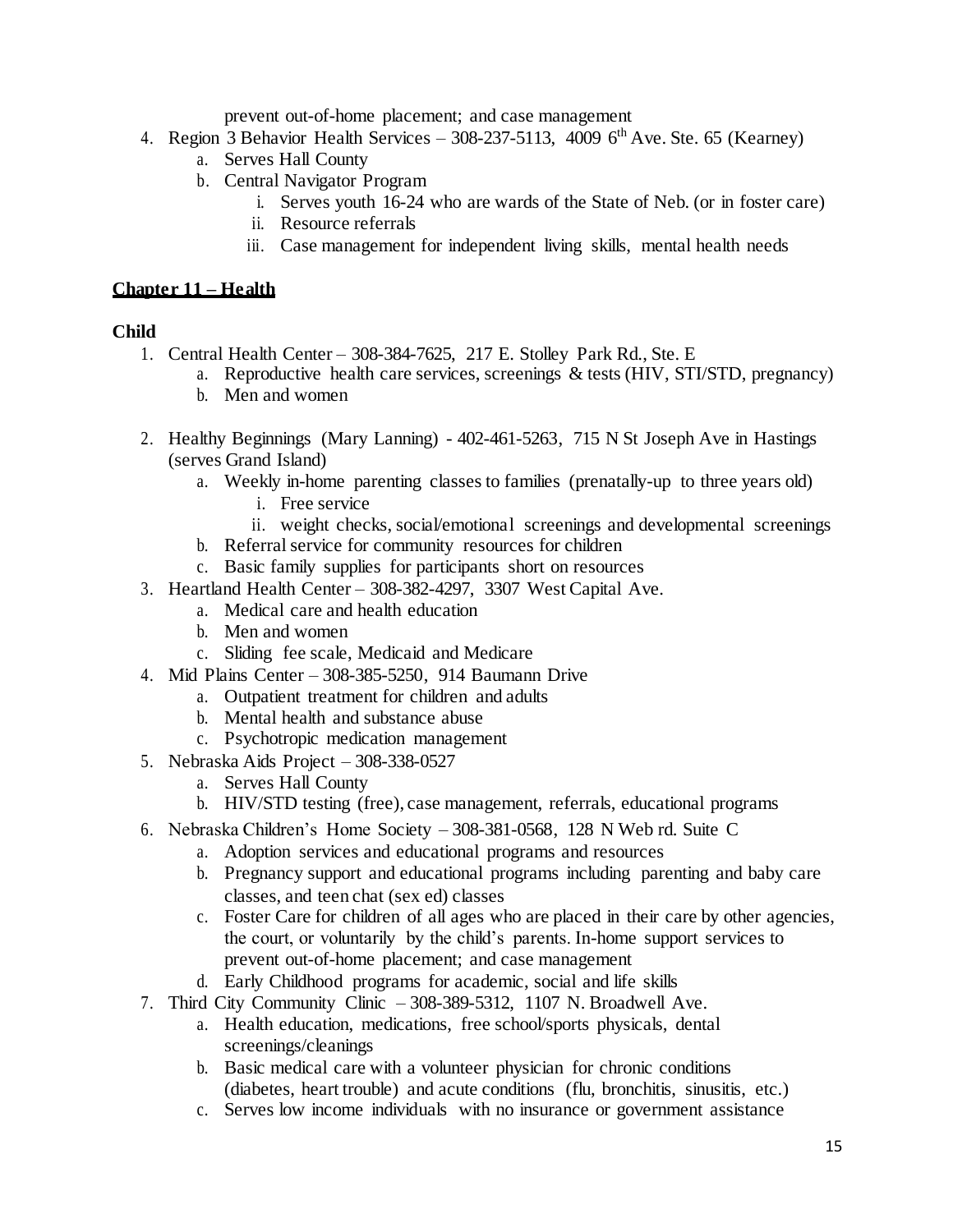- d. Please call for an appointment information and proof of income
- 8. YMCA 308-395-9622, 211 East South Front Street
	- a. After-school programs, child dev. center, youth sports, wellness programs
	- b. Pre-school and Daycare
- 9. YWCA 308-384-9922, 211 East Fonner Park Road
	- a. State Subsidies Accepted
	- b. Family and Woman wellness programs
	- c. Free Empowerment for girls
	- d. Weekly Child Care  $6$  weeks 12 years
	- e. Free Pre-School 3-5 y/o

### **Family**

- 1. Central Health Center 308-384-7625, 217 E. Stolley Park Rd., Ste. E
	- a. Reproductive health care services, screenings & tests (HIV, STI/STD, pregnancy)
	- b. Men and women
- 2. Heartland Health Center 308-382-4297, 3307 West Capital Ave.
	- a. Medical care and health education
	- b. Men and women
	- c. Sliding fee scale, Medicaid and Medicare
- 3. Mid Plains Center 308-385-5250, 914 Baumann Drive
	- a. Outpatient treatment for children and adults
	- b. Mental health and substance abuse
	- c. Psychotropic medication management
- 4. Nebraska Aids Project 308-338-0527
	- a. Serves Hall County
	- b. HIV/STD testing (free), case management, referrals, educational programs
- 5. Nebraska Children's Home Society 308-381-0568, 908 N. Howard, Ste. 107
	- a. Adoption services and educational programs and resources
	- b. Pregnancy support and educational programs including parenting and baby care classes, and teen chat (sex ed) classes
	- c. Foster Care for children of all ages who are placed in their care by other agencies, the court, or voluntarily by the child's parents. In-home support services to prevent out-of-home placement; and case management
	- d. Early Childhood programs for academic, social and life skills
- 6. Third City Community Clinic 308-389-5312, 1107 N. Broadwell Ave.
	- a. Health education, medications, free school/sports physicals, dental screenings/cleanings
	- b. Basic medical care with a volunteer physician for chronic conditions (diabetes, heart trouble) and acute conditions (flu, bronchitis, sinusitis, etc.)
	- c. Serves low income individuals with no insurance or government assistance
	- d. Please call for an appointment information and proof of income
- 7. YMCA 308-395-9622, 211 East South Front Street
	- a. After-school programs, child dev. center, youth & adult sports, wellness programs
	- b. Pre-school and Daycare
- 8. YWCA 308-384-9922, 211 East Fonner Park Road
	- a. State Subsidies Accepted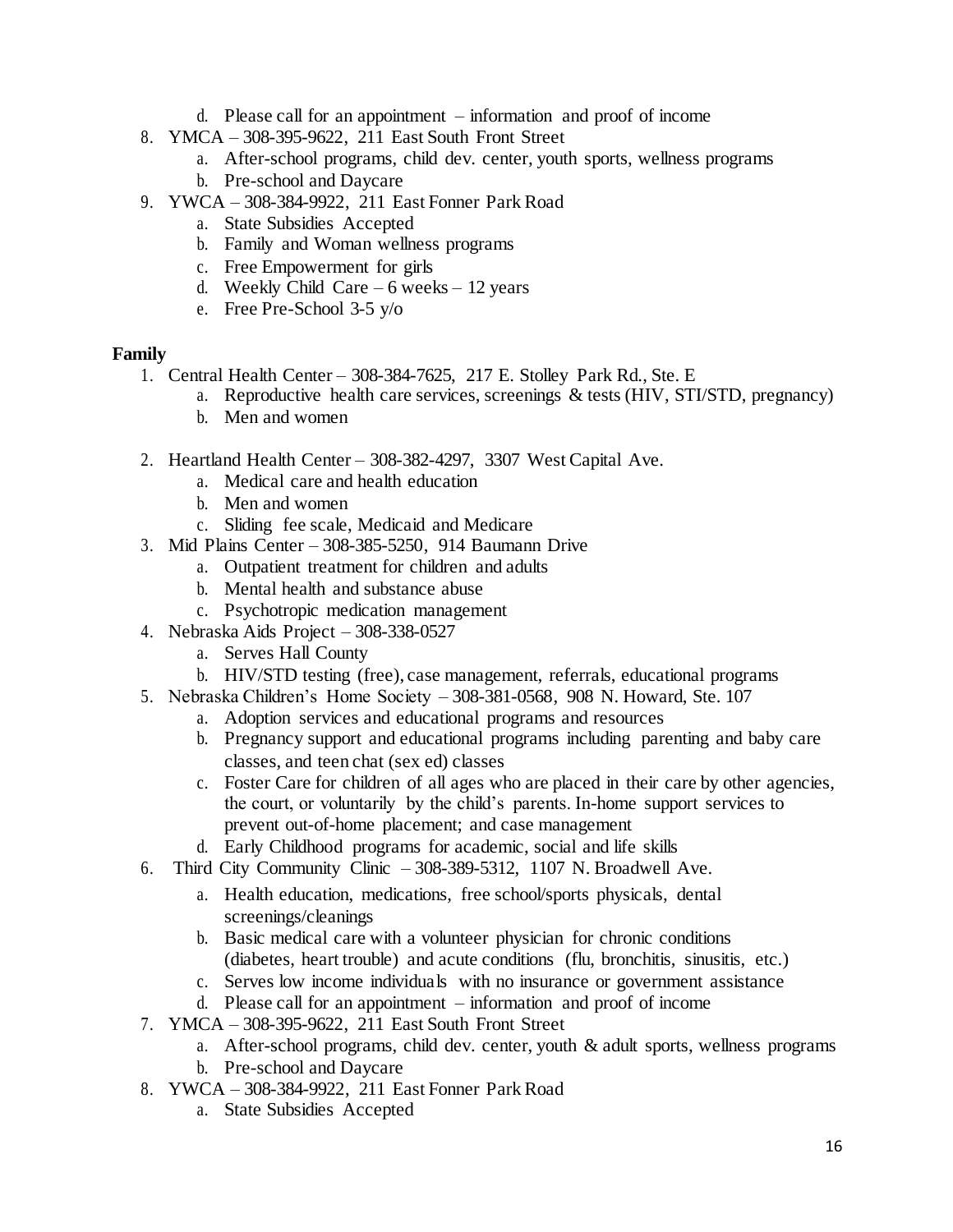- b. Family and Woman wellness programs
- c. Free Empowerment for girls
- d. Weekly Child Care  $6$  weeks 12 years
- e. Free Pre-school 3-5 y/o

#### **Female**

- 1. Central Health Center 308-384-7625, 217 E. Stolley Park Rd., Ste. E
	- a. Reproductive health care services, screenings & tests (HIV, STI/STD, pregnancy)
		- b. Men and women
- 2. Collage Center 308-675-2217, 822 N. Diers Ave.
	- a. Pregnancy and reproductive health info/services
- 3. Heartland Health Center 308-382-4297, 3307 West Capital Ave.
	- a. Medical care and health education
		- b. Men and women
		- c. Sliding fee scale, Medicaid and Medicare
- 4. Mid Plains Center 308-385-5250, 914 Baumann Drive
	- a. Outpatient treatment for children and adults
	- b. Mental health and substance abuse
	- c. Psychotropic medications management
- 5. Nebraska Aids Project 308-338-0527
	- a. Serves Hall County
	- b. HIV/STD testing (free), case management, referrals, educational programs
- 6. Nebraska Children's Home Society 308-381-0568, 908 N. Howard, Ste. 107
	- a. Adoption services and educational programs and resources
	- b. Pregnancy support and educational programs including parenting and baby care classes, and teen chat (sex ed) classes
	- c. Foster Care for children of all ages who are placed in their care by other agencies, the court, or voluntarily by the child's parents. In-home support services to prevent out-of-home placement; and case management
	- d. Early Childhood programs for academic, social and life skills
- 7. Third City Community Clinic 308-389-5312, 1107 N. Broadwell Ave.
	- a. Health education, medication, free school/sports physicals, dental screenings/cleanings
	- b. Basic medical care with a volunteer physician for chronic conditions (diabetes, heart trouble) and acute conditions (flu, bronchitis, sinusitis, etc.)
	- c. Serves low income individuals with no insurance and government assistance
	- d. Please call for an appointment information and proof of income
- 8. YMCA 308-395-9622, 211 East South Front Street
	- a. After-school programs, child dev. center, youth & adult sports, wellness programs
	- b. Pre-school and Daycare
- 9. YWCA 308-384-9922, 211 East Fonner Park Road
	- a. State Subsidies Accepted
	- b. Family and Woman wellness programs
	- c. Free Empowerment for girls
	- d. Weekly Child Care  $6$  week 12 years
	- e. Free Pre-school 3-5 y/o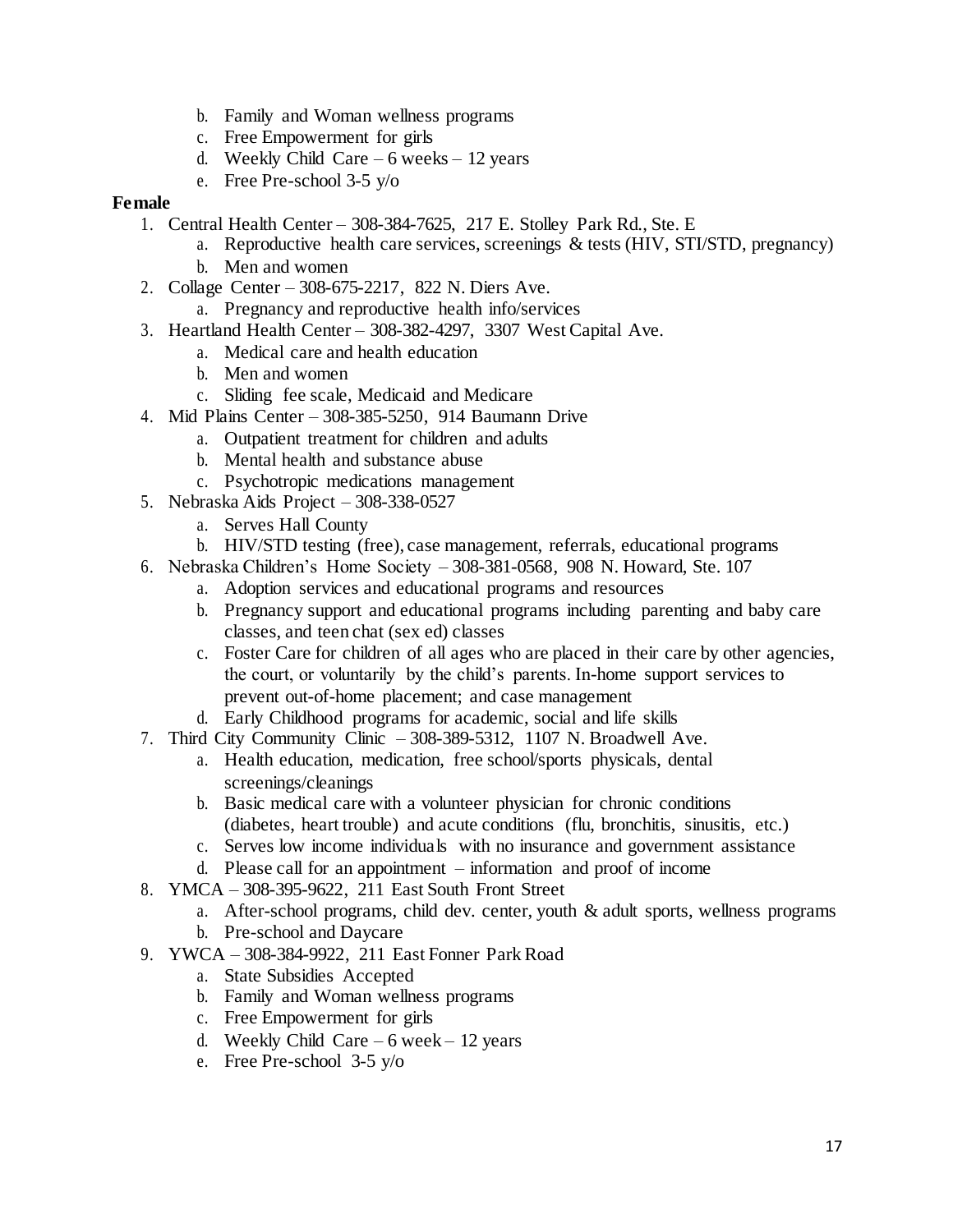# **Male**

- 1. Central Health Center 308-384-7625, 217 E. Stolley Park Rd., Ste. E
	- a. Reproductive health care services, screenings and tests (HIV, STI/STD)
	- b. Men and women
- 2. Heartland Health Center 308-382-4297, 3307 West Capital Ave.
	- a. Medical care and health education
	- b. Men and women
	- c. Sliding fee scale, Medicaid and Medicare
- 3. Mid Plains Center 308-385-5250, 914 Baumann Drive
	- a. Outpatient treatment for children and adults
	- b. Mental health and substance abuse
	- c. Psychotropic medication management
- 4. Nebraska Aids Project 308-338-0527
	- a. Serves Hall County
	- b. HIV/STD testing (free), case management, referrals, educational programs
- 5. Third City Community Clinic 308-389-5312, 1107 N. Broadwell Ave.
	- a. Health education, medication, school physicals, dental screenings/cleanings
	- b. Basic medical care with a volunteer physician for chronic conditions (diabetes, heart trouble) and acute conditions (flu, bronchitis, sinusitis, etc.)
	- c. Serves low income individuals with no insurance or government assistance
	- d. Please call for an appointment information and proof of income
- 6. YMCA 308-395-9622, 211 East South Front Street
	- a. After-school programs, child dev. center, youth & adult sports, wellness programs
	- b. Pre-school and Daycare

#### **Senior Citizen**

- 1. Central Health Center 308-384-7625, 217 E. Stolley Park Rd., Ste. E
	- a. Reproductive health care services, screenings & tests (HIV, STI/STD, pregnancy) b. Men and women
- 2. Heartland Health Center 308-382-4297, 3307 West Capital Ave.
	- a. Medical care and health education
	- b. Men and women
	- c. Sliding fee scale, Medicaid and Medicare
- 3. Mid Plains Center 308-385-5250, 914 Baumann Drive
	- a. Outpatient treatment for children and adults
	- b. Mental health and substance abuse
	- c. Psychotropic medication management
- 4. Senior Citizen Industries  $-308-385-5308$ , 304 East 3rd Street
	- a. Meals, transportation, caregiver assistance, wellness programs
- 5. Third City Community Clinic 308-389-5312, 1107 N. Broadwell Ave.
	- a. Health education, medication, dental screenings/cleanings
	- b. Basic medical care with a volunteer physician for chronic conditions (diabetes, heart trouble) and acute conditions (flu, bronchitis, sinusitis, etc.)
	- c. Serves low income individuals with no insurance or government assistance
	- d. Please call for an appointment information and proof of income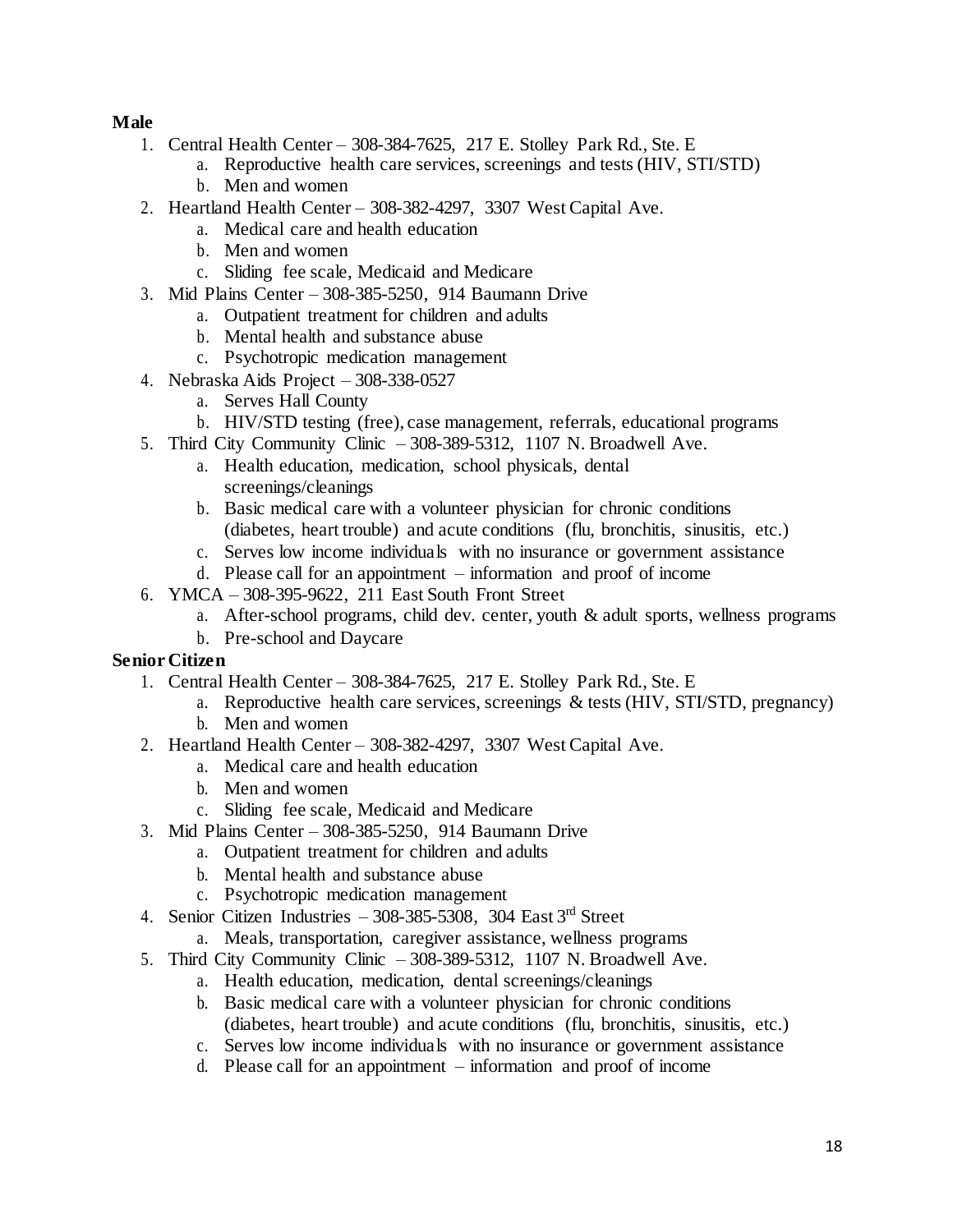# **Chapter 12 – Homeless**

# **Child**

- 1. Boys Town 308-381-4444, 3230 W. Wildwood Drive
	- a. Transitional shelter (abused, neglected, runaway youth)
	- b. Treatment and counseling
- 2. Grand Island Public Schools (Outreach Center) 308-385-5900, 123 S. Webb Road
	- a. Support services for homeless children and families (education, health and social services)
- 3. Hope Harbor 308-385-5190; 615 West 1st Street
	- a. Emergency shelter for women and children
	- b. Transitional shelter for families, married couples, single men with custody of children, single women
	- c. Emergency supplies provided: diapers, hygiene, household items, furniture

### **Child that is homeless with domestic or sexual abuse**

- 1. Boys Town 308-381-4444, 3230 W. Wildwood Drive
	- a. Transitional shelter (abused, neglected, runaway youth)
	- b. Treatment and counseling
- 2. Crisis Center 308-381-0555, 2251 N. Webb Rd.
	- a. Safe shelter (child and adult domestic/sexual abuse)
	- b. Education programs and support groups
	- c. Professional therapy (for sexual abuse only)
- 3. Hope Harbor 308-385-5190; 615 West 1st Street
	- a. Emergency shelter for women and children
	- b. Transitional shelter for families, married couples, single men with custody of children, single women
	- c. Emergency supplies provided: diapers, hygiene, household items, furniture

# **Individual female**

- 1. Central Nebraska Community Action Partnership (CNCAP) 308-385-5500, 2525 W Lincoln Hwy
	- a. Case management housing program
	- b. Must be able to work
- 2. Crisis Center 308-381-0555, 2251 N. Webb Rd.
	- a. Safe shelter (child and adult domestic/sexual abuse)
	- b. Education programs and support groups
	- c. Professional therapy (for sexual abuse only)
- 3. Hope Harbor 308-385-5190; 615 West 1st Street
	- a. Emergency shelter for women and children
	- b. Transitional shelter for families, married couples, single men with custody of children, single women
	- c. Emergency supplies provided: diapers, hygiene, household items, furniture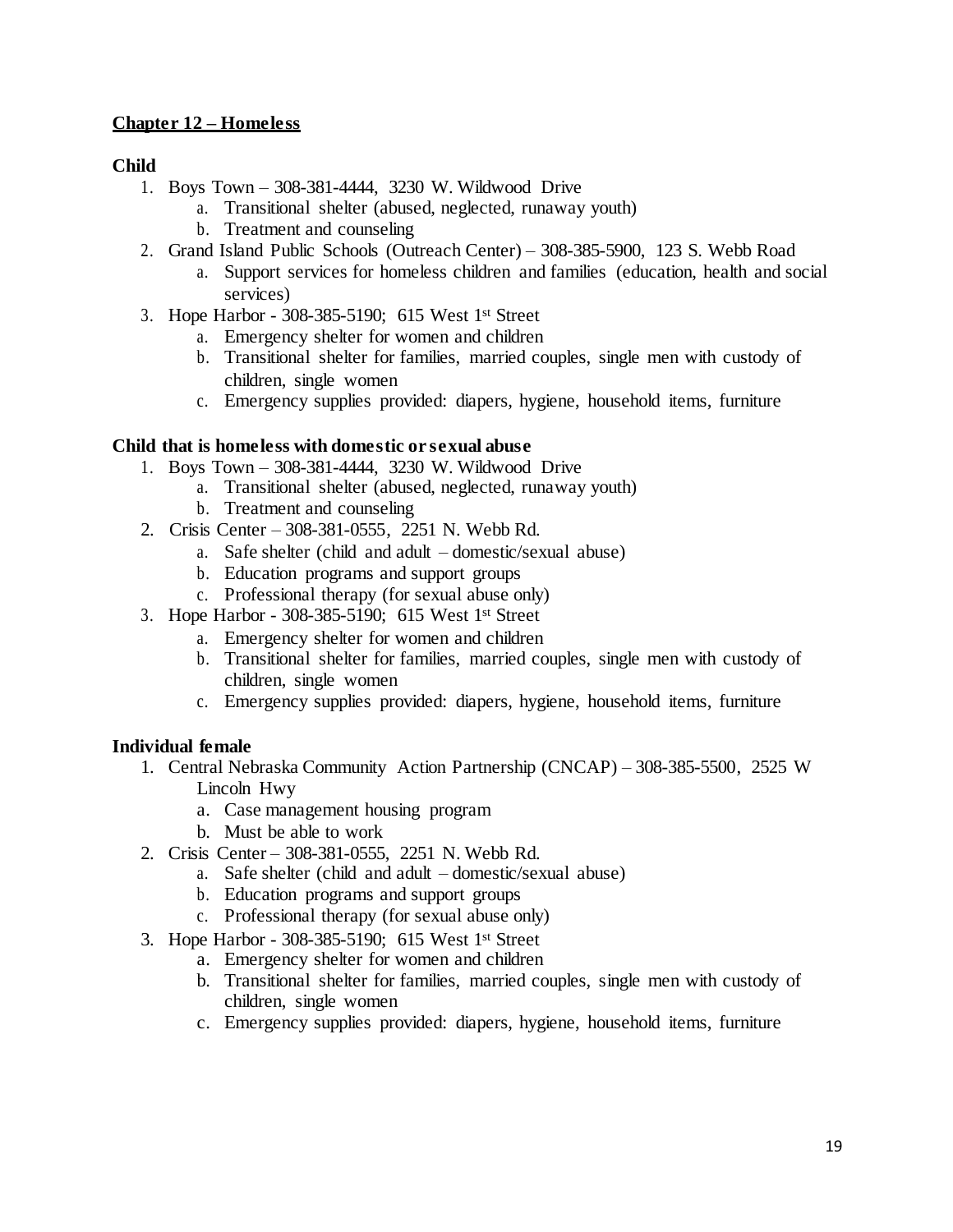# **Individual male**

- 1 Central Nebraska Community Action Partnership (CNCAP) 308-385-5500, 2525 W Lincoln Hwy
	- d. Case management housing program
	- e. Must be able to work
- 2. Crisis Center 308-381-0555, 2251 N. Webb Rd.
	- a. Safe shelter (child and adult domestic/sexual abuse)
	- b. Education programs and support groups
	- c. Professional therapy (for sexual abuse only)
- 3. Salvation Army 308-382-4855; 818 West  $3<sup>rd</sup>$  Street
	- a. Daily meals for individuals and families
		- i. Monday-Friday: Lunch: 12-1 pm; Supper: 5-6 pm
		- ii. Sunday: 5-6 pm
	- b. Food pantry for individuals and families based on income
	- c. Men's shelter
	- d. Pathway of Hope program (individual/family with child under 18): Case management for job training, childcare, health, housing and legal services

#### **Family**

- 1. Central Nebraska Community Action Partnership (CNCAP)- 308-385-5500, 2525 W Lincoln Hwy
	- a. Case management housing program
	- b. Must be able to work
- 2. Crisis Center 308-381-0555, 2251 N. Webb Rd.
	- a. Safe shelter (child and adult domestic/sexual abuse)
	- b. Education programs and support groups
	- c. Professional therapy (for sexual abuse only)
- 3. Grand Island Public Schools (Outreach Center) 308-385-5900, 123 S. Webb Road
	- a. Support services for homeless children and families (education, health and social services)
- 4. Hope Harbor 308-385-5190; 615 West 1st Street
	- a. Emergency shelter for women and children
	- b. Transitional shelter for families, married couples, single men with custody of children, single women
	- c. Emergency supplies provided: diapers, hygiene, household items, furniture

# **Veteran**

- 1. Dept. of Veterans Affairs 308-395-3261, 2201 N. Broadwell Ave.
	- a. Transitional housing for homeless veterans wanting to work/participate in a recovery program (can stay for up to one year)

# **Chapter 13 – Household Supplies**

- 1. Blessed Sacrament Catholic Church Thrift Store 308-398-3443, 4th and Eddy
	- a. Mon., Friday and Saturday  $-10:00$  am  $-4:30$  pm
	- b. Local thrift store with low cost clothes, furniture and household items
- 2. Central Nebraska Community Action Partnership (CNCAP) 308-385-5500,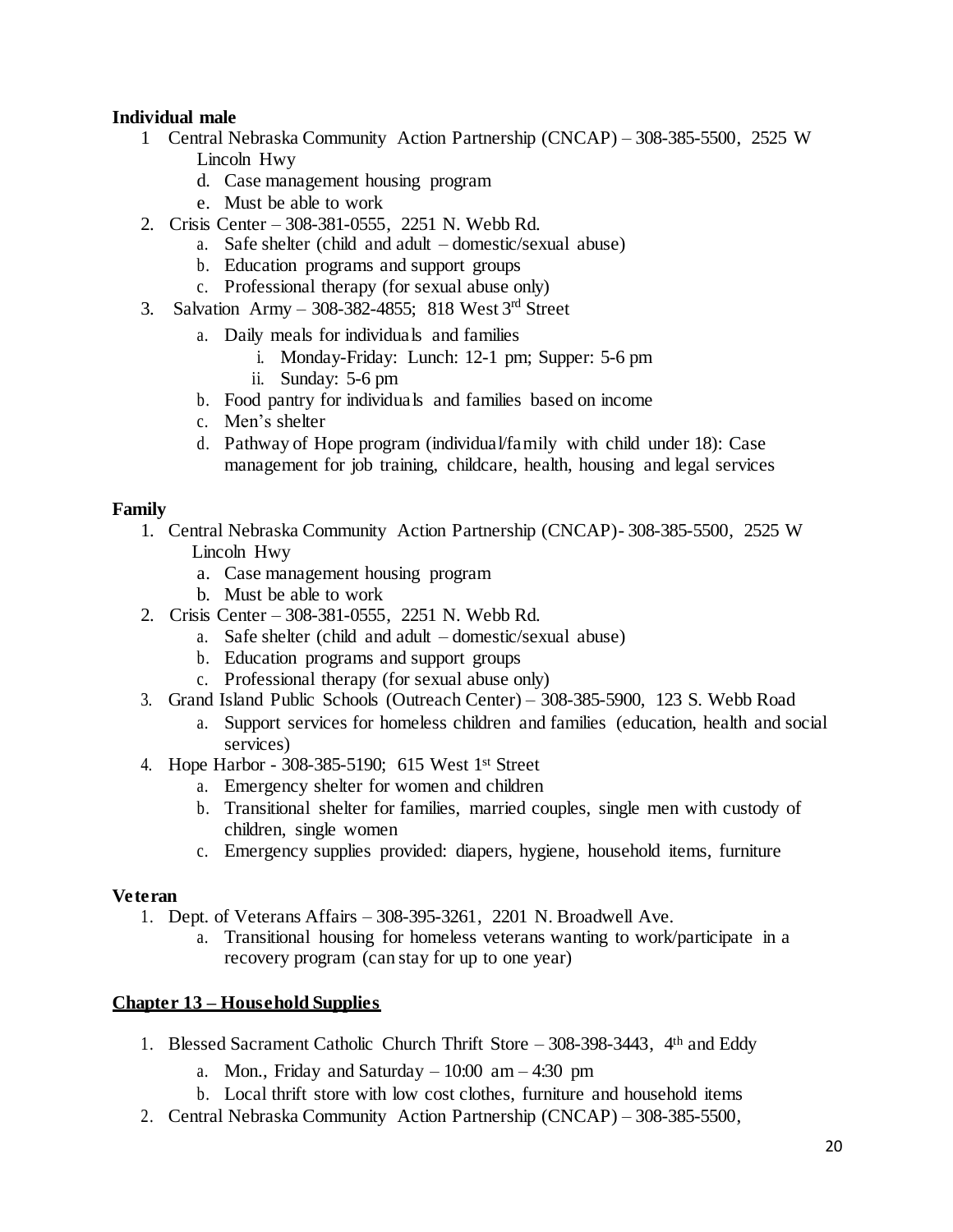2525 W. Lincoln Hwy.

- a. Basic hygiene items
- 3. Goodwill Industries (north store) 308-384-7010, 2223 N. Webb Road
	- a. Local thrift store with low cost clothes, furniture and household items
- 4. Goodwill Industries (south store) 308-398-1006, 1808 S. Locust Street a. Local thrift store with low cost clothes, furniture and household items
- 5. Grand Island Seventh Day Adventist Church 308-384-1480, 636 S. Shady Bend Road
	- a. Every last Sunday  $-1:00 \text{ pm} 3:00 \text{ pm}$ , FREE Clothing and some household items
- 6. Hope Harbor 308-385-5190; 614 West 1st Street
	- a. Emergency shelter for women and children
	- b. Transitional shelter for families, married couples, single men with custody of children, single women
	- c. Emergency supplies provided: diapers, hygiene, household items, furniture

### **Chapter 14 – Housing**

### **Affordable Housing**

- 1. Hall County Housing Authority  $-308-385-5530$ , 1834 West  $7<sup>th</sup>$  Street
	- a. Federally subsidized public housing and vouchers for HUD apartments/houses
	- b. Rent based upon family's income

### **Emergency / Evictions**

- 1. Legal Aid of Nebraska 308-381-0517, 1811 W. 2nd St., Suite 440
	- a. Represents individuals being evicted (from subsidy housing or private landlord) or having housing benefits reduced
- 2. Nebraska Dept. of Health and Human Services 308-385-6100, 116 South Pine Street
	- a. State agency for community health programs, regulations and licensure oversight, and management of veterans homes

# **Home Ownership**

- 1. Habitat for Humanities 308-385-5510, 502 W 2nd St.
	- a. Build houses for low-income families with no-interest home loans
	- b. Income between 30%-60% of area median income
	- c. U.S. citizen or permanent resident (and live in area for more than one year)
	- d. Need for improved housing, ability to pay loan, contribute 500 hours of site build

#### **Veterans**

- 1. Central Nebraska Community Action Partnership (CNCAP) 308-385-5500,
	- 2525 W. Lincoln Hwy.
	- a. Rehousing and Prevention Programs (income qualified)
	- b. Case management, financial and personal counseling
- 2. Dept. of Veterans Affairs 308-395-3261, 2201 N. Broadwell Ave.
	- a. Transitional housing for homeless veterans wanting to work/participate in a recovery program (can stay for up to one year)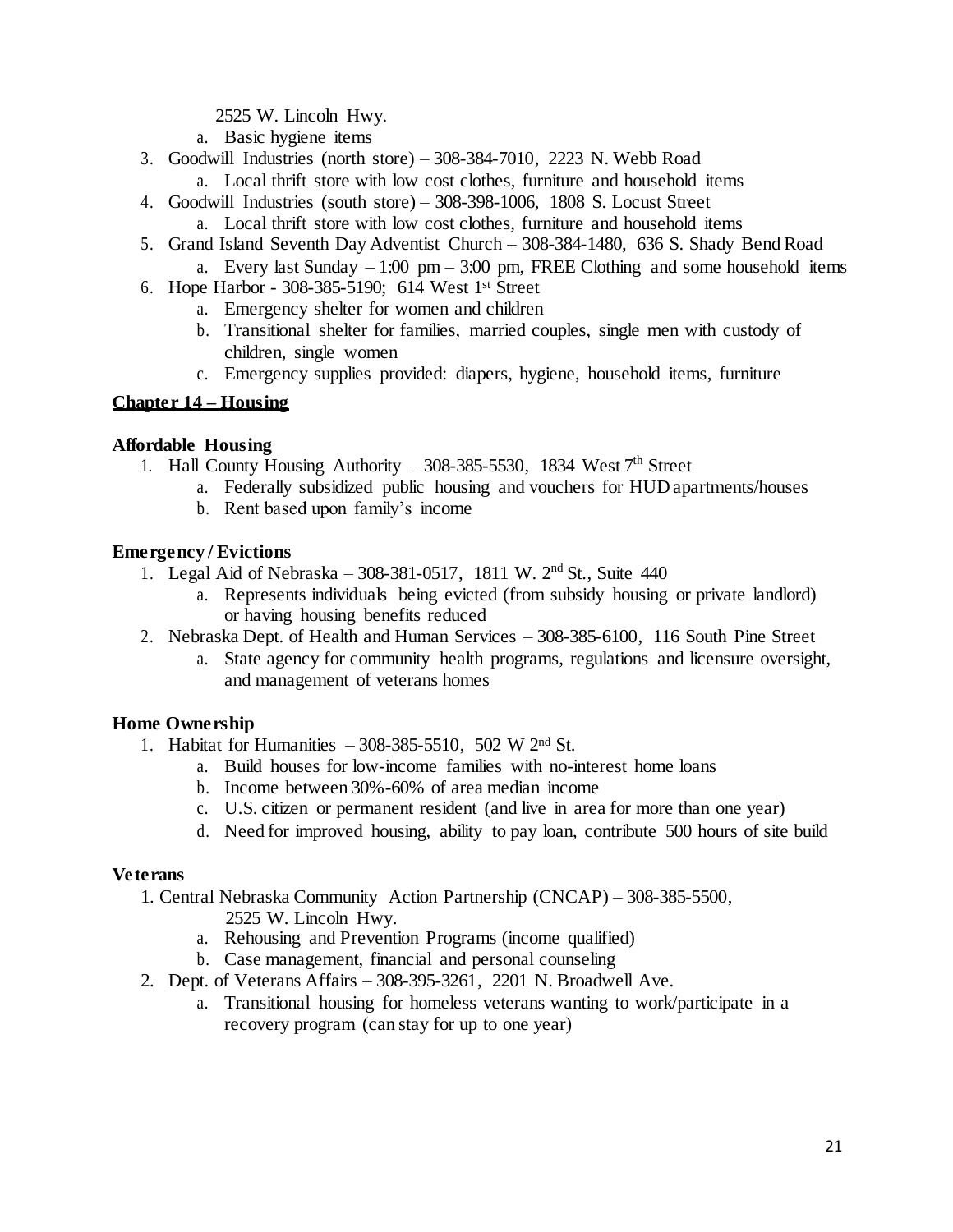# **Chapter 15 – Interpreters (spoken) / Translators (written)**

### **Arabic**

Moses Aken

- [maken@york.edu](mailto:maken@york.edu)
- Cell phone: 308-227-2549

#### Ali Bashir

- $(703)$  989-9292
- [alibashiro@yahoo.com](mailto:alibashiro@yahoo.com)

### Hala

• Phone: (571) 289-7971

### David Keah

• Phone: 402-705-4488

### Christine Kizitos

- Available mainly mornings
- Cell phone: (308) 227-2726
- Home phone: (308) 382-0832

### Hoth Dene Kuel

- Available mornings until 1:30 works at 3:00
- Phone: 308-390-7380

#### Peter Lokodu

- Available mainly mornings
- Cell phone: (308) 227-1786
- Home phone: (308) 382-0832

# Abraham Millewa

- Available 3:30-6:00 pm
- Home phone: 308-384-4784
- Cell phone: 308-850-7077

# Angelo Ungery

- Cell phone: 308-379-7568
- Home phone: 308-210-2495

# **Ethiopian**

Hoth Dene Kuel

- Available mornings until 1:30 works at 3:00
- Phone: 308-390-7380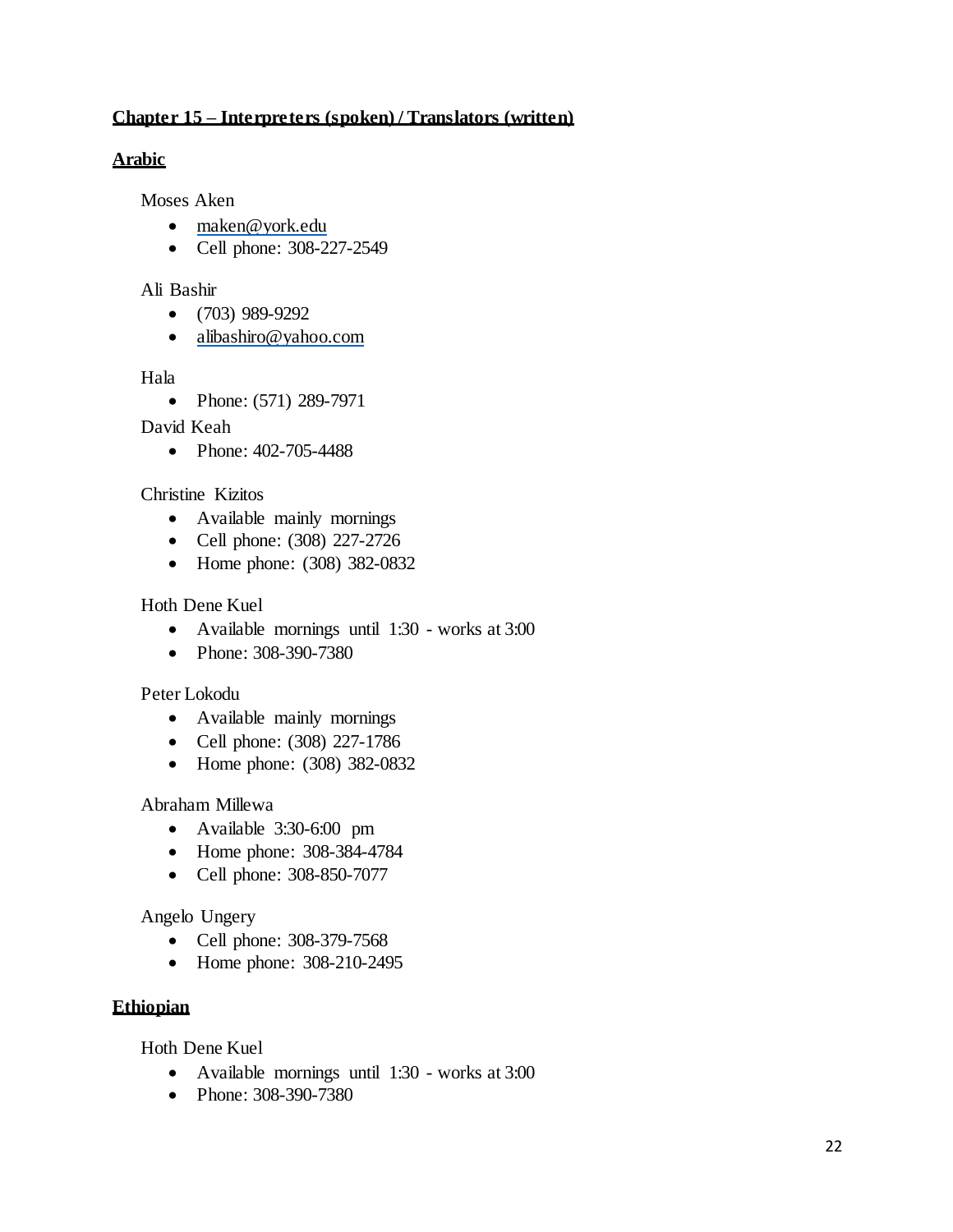#### **Sign Language**

Nebraska Commission for the Deaf and Hard of Hearing (NCDHH) - 800-545-6244 (Mon.-Fri. 8:00-5:00 pm)

- Resources and referrals
- As of Jan. 1, 2016, all interpreters must be licensed in Nebraska (except for those working in schools and churches)
	- After-hours interpreters via NCDHH website:
		- <https://interpreter-referral-ncdhh.ne.gov/AfterHours.aspx>
		- Cost is usually around \$45 per hour (plus mileage)
	- Video Remote Interpreters via NCDHH website:
		- <http://www.ncdhh.ne.gov/vri.html>
		- List on website is for links to national companies
		- Cost is usually by the minute

# **Somalian**

Hala

• Phone: (571) 289-7971

Ashkiro "Ash" Said

- Available 1-4 pm
- $612-986-6161$

Ali Samatar

• Cell phone: (857) 321-9134

# **Spanish**

Vladimir Bazan

- State Certified Court Interpreter
- Home phone: (402) 805-0197
- [vladimir\\_bazan@hotmail.com](mailto:vladimir_bazan@hotmail.com)
- \$40 to \$65 an hour and written translation around \$0.20 cents per word

# Belkin J. Gonzalez

• [gonzalezbelkin@yahoo.com](mailto:gonzalezbelkin@yahoo.com)

# Alma Rawlings

- [AlmaRawlings@hotmail.com](mailto:AlmaRawlings@hotmail.com)
- Phone: 308-850-4002

# **Sudanese**

Estella Abuelsheikh

• Sudanese Community Medical Interpreter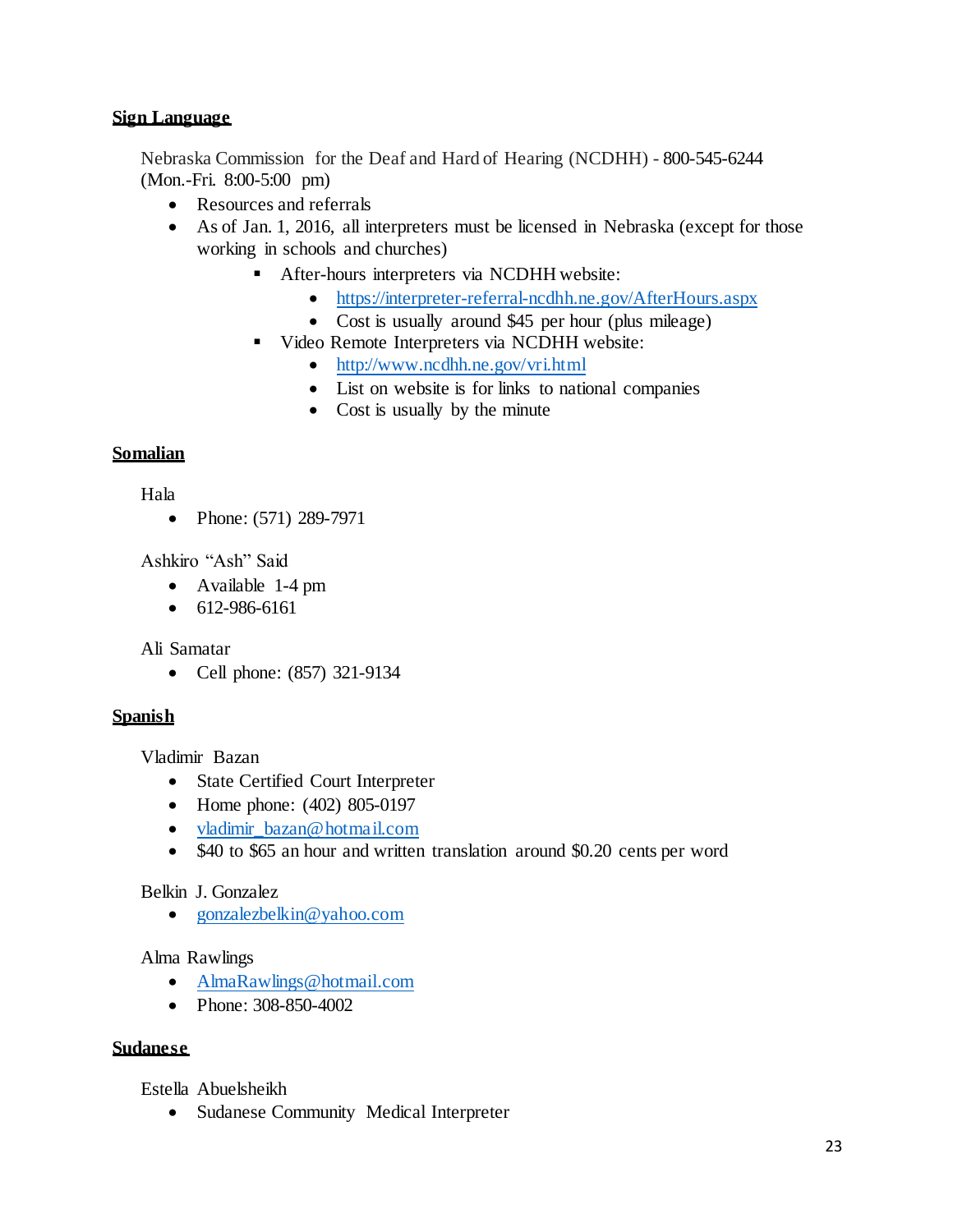• Phone: 308-379-8823

### **Dinka (South Sudan)**

Moses Aken

- [maken@york.edu](mailto:maken@york.edu)
- Cell phone: 308-227-2549

### Abraham Millewa

- Available 3:30-6:00 pm
- Home phone: 308-384-4784
- Cell phone: 308-850-7077

### **Nuer (South Sudan)**

Moses Aken

- [maken@york.edu](mailto:maken@york.edu)
- Cell phone: 308-227-2549

Hoth Dene Kuel

- Available mornings until 1:30 works at 3:00
- Phone: 308-390-7380

# **Chapter 16 - Law Enforcement**

#### **Hotlines**

- 1. Nebraska Child Abuse Hotline 800-652-1999
	- a. 24 hours/7 days a week
		- b. Report child abuse
- 2. Poison Control Hotline 800-222-1222
	- a. 24 hours/7 days a week
	- b. Poison questions and emergencies
- 3. Runaway Hotline 800-786-2929
	- a. 24 hours/7 days a week
	- b. Parents or youth, offers crisis intervention, educ. info., and resource referrals
- 4. Suicide Hotline 800-273-8255
	- a. 24 hours/7 days a week
	- b. Operated by skilled counselors for crisis intervention and resource referrals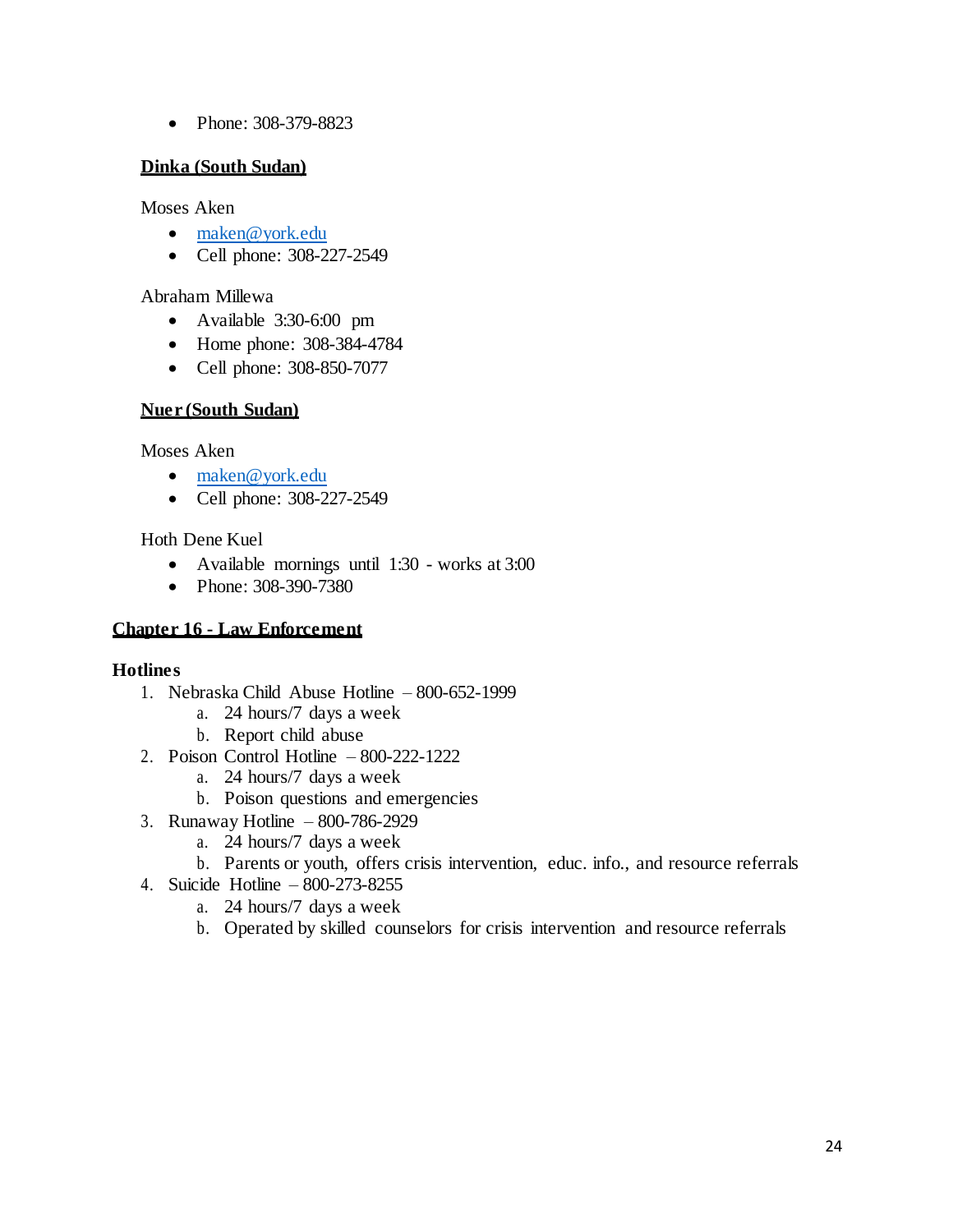# **Police**

- 1. Crime Stoppers 308-381-8822
	- a. Local lead-generating organization to help solve crimes in Grand Island
- 2. Grand Island City Police 308-385-5400
- 3. Hall County Sheriff 308-385-5200
- 4. Nebraska State Patrol 308-385-6000 (Grand Island office); 402-471-4545 (Lincoln)

# **Chapter 17 – Legal Assistance**

# **Adoption**

- 1. Nebraska Children's Home Society 308-381-0568, 128 N Web rd. Suite C
	- a. Adoption services and educational programs and resources
	- b. Foster Care for children of all ages who are placed in their care by other agencies, the court, or voluntarily by the child's parents. In-home support services to prevent out-of-home placement; and case management

# **Adult**

- 1. Drug Court 308-385-5200
	- a. Program for nonviolent adult and juvenile
	- a. Judicially supervised treatment, mandatory random drug testing, community supervision, and use of incentives, sanctions and rehabilitation services
- 2. Hall County Attorney 308-385-5150, 231 S. Locust Street
- 3. Legal Aid of Nebraska 308-381-0517, 1811 W.  $2<sup>nd</sup>$  St., Suite 440
	- a. Free civil legal aid for low income individuals
	- b. Does not handle criminal matters in state or federal court, personal injury or workers' compensation cases
	- c. Represents individuals turned down for Social Security disability or have been terminated or have an overpayment
	- d. Legal assistance to disaster victims via on-site attorneys
	- e. Represents individuals turned down for DHHS benefits
	- f. Represents victims of domestic violence if there is a hearing on Protection Order
	- g. Represents individuals being evicted (from subsidy housing or private landlord) or having housing benefits reduced
	- h. Represents individuals who've had utilities shut off
- 4. Lutheran Family Services  $-308-382-4255$ , 1811 W.  $2<sup>nd</sup>$  Street
	- a. Behavioral health services (mental health, substance abuse, sexual abuse)
- 5. Public Defender 308-385-5016, 117 East  $1<sup>st</sup>$  Street
	- a. Court appointed attorney for people who cannot afford one

# **Child**

- 1. Central Nebraska Child Advocacy Center 308-385-5238, 2335 N. Webb Road
	- a. Victim or witness of abuse
	- b. Advocacy and referrals
		- c. Education programs for community agencies and organizations
- 2. Drug Court 308-385-5200
	- a. Program for nonviolent adult and juvenile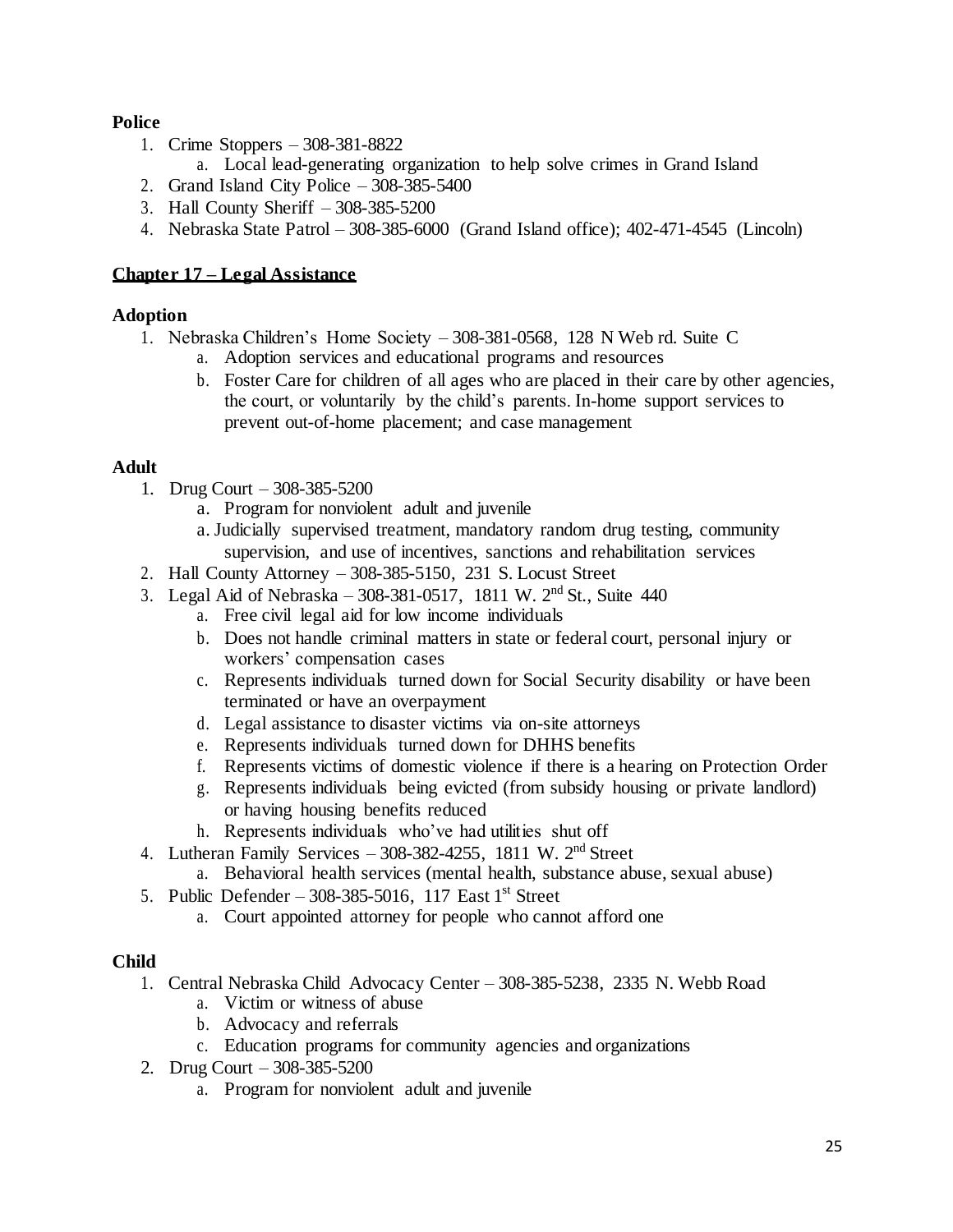- b. Judicially supervised treatment, mandatory random drug testing, community supervision, and use of incentives, sanctions and rehabilitation services
- 3. Hall County Attorney 308-385-5150, 231 S. Locust Street
- 4. Hall County Juvenile Services  $-308-385-5124$ , 117 East 1<sup>st</sup> Street
	- a. Programs for first-time offending juveniles referred by county attorney for Diversion Program or Minor in Possession Diversion Program
- 5. Heartland CASA (Court Appointed Special Advocates) 308-385-5125, 506 W. 3rd St. a. Supports abused and neglected children in the court system
- 6. Legal Aid of Nebraska 308-381-0517, 1811 W.  $2^{nd}$  St., Suite 440
	- a. Free civil legal aid for low income individuals
	- b. Does not handle criminal matters in state or federal court, personal injury or workers' compensation cases
	- c. Represents individuals turned down for Social Security disability or have been terminated or have an overpayment
	- d. Legal assistance to disaster victims via on-site attorneys
	- e. Represents individuals turned down for DHHS benefits
	- f. Represents victims of domestic violence if there is a hearing on Protection Order
	- g. Represents individuals being evicted (from subsidy housing or private landlord) or having housing benefits reduced
	- h. Represents individuals who've had utilities shut off
- 7. Public Defender 308-385-5016, 117 East  $1<sup>st</sup>$  Street
	- a. Court appointed attorney for people who cannot afford one

#### **Guardianship**

- 1. Office of Public Guardian Nebraska 402-471-2862 or 308-218-7388
	- a. Serves as the guardian or conservator for an individual when no other alternative is available (where no family member or suitable individual is available).
	- b. Education, training, and support for volunteer and family guardians and conservators

#### **Immigration**

- 1. Justice for Our Neighbors Nebraska 402-898-1349
	- a. Free legal services to low income immigrants in weekly or monthly consultations
- 2. Lutheran Immigration Services 308-382-4255, 1811 W.  $2<sup>nd</sup>$  St., Suite 440
	- a. Family petitions, citizenship, permanent residence, travel documents
- 3. Multicultural Coalition 308-385-5242, 221 West  $2<sup>nd</sup>$  Street
	- a. Assist immigrant families with community resources and referrals (citizenship classes, children education needs, health and wellness info).
- 4. Proteus 402-462-0356 Jody Stutzmand
	- a. Assist immigrants, minority and low-income individuals with education costs (farm workers program), job training/placement, housing assistance
- 5. St. Mary's Catholic Church Immigration Services 308-381-2855
	- a. Case consultation, translation, application/documentation/petition assistance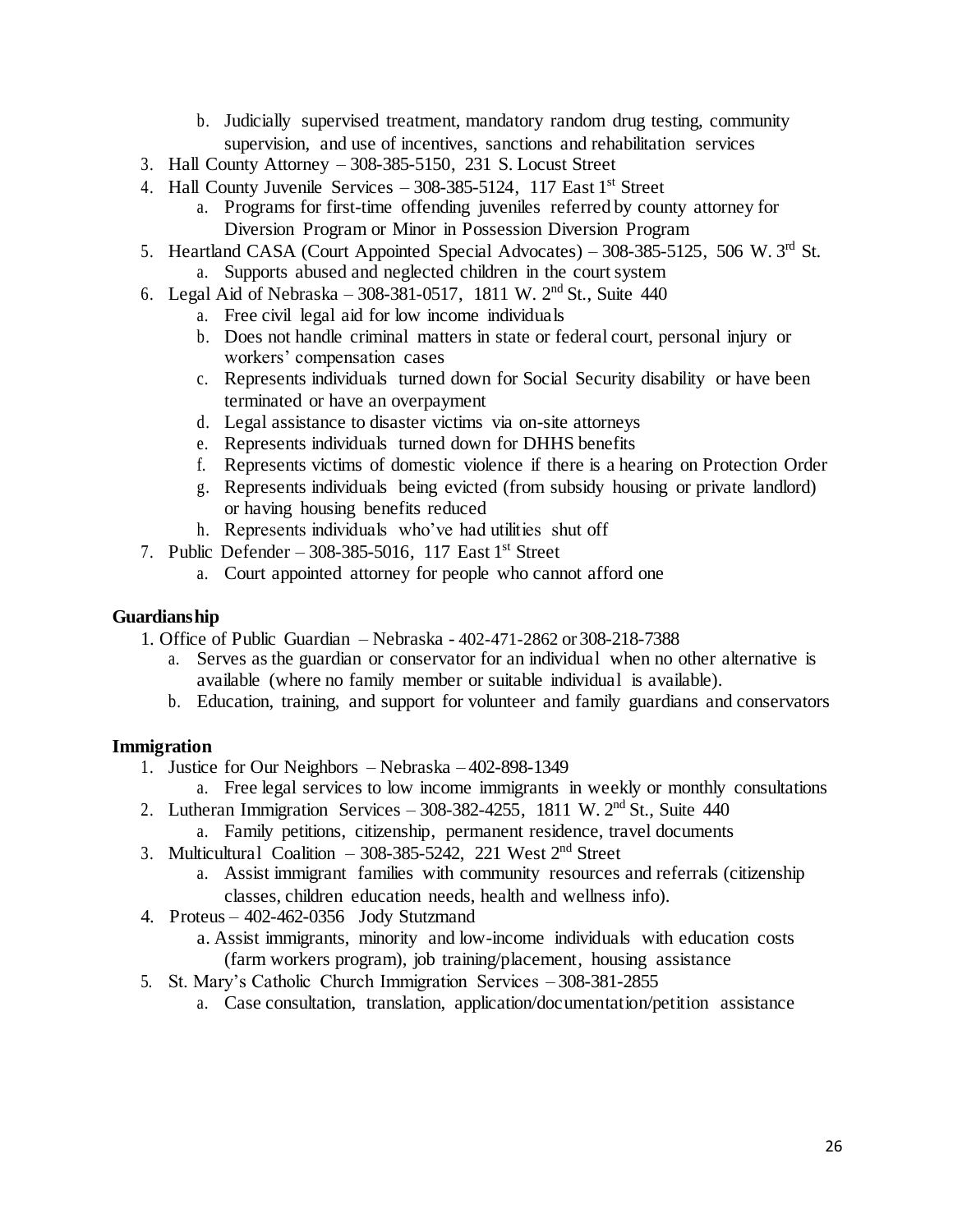# **Parole**

- 1. Grand Island Parole Office 308-385-6215, 1811 W 2nd St Ste. 225
	- a. Supervision and case management for juveniles and adults
	- b. Parole is for convicts who are released early from their jail/prison sentence

#### **Probation**

- 1. Hall County Probation Office (District 9) 308-385-5230, 117 East  $1<sup>st</sup>$  Street (Juvenile Probation) and 308-385-6216, 207 North Pine (Adult Probation)
	- a. Supervision, case management, and investigation for juveniles and adults
	- b. Probation is given to an individual in lieu of a jail/prison sentence

### **Supervised Visitation**

- 1. Independence Rising 308-646-2670, 3335 West Capital Street
	- a. Serves people with disabilities
	- b. \$45 an hour
- 2. Owens and Associates 308-675-1544, 1451 N Web st
	- a. \$47 an hour, \$0.35 a mile and \$12 an hour for the drive time

# **Chapter 18 - Life Skills**

- 1. Central Access Navigator, 308-237-5113, ext. 247, 800-321-4981
	- a. Serves youth 16-24 in Hall County who are former or current State wards
	- b. Referrals and support for resources needed for independent living
- 2. Central Nebraska Community Action Partnership (CNCAP)– 308-385-5500,
	- 2525 W. Lincoln Hwy.
	- a. Case management, financial and personal counseling
- 3. Central Plains Center for Services 308-872-6176, 908 South E Street, Broken Bow
	- a. PALS (Preparation for Adult Living Services)
		- i. Serves Hall County
		- ii. Serves ages 15-21 who are current/former foster youth, and youth who are aging out or emancipated from foster care
		- iii. Transitional programs to prepare youth for independent living, job training
- 4. Independence Rising 308-646-2670, 3335 West Capital Street
	- a. Serves people with disabilities
	- b. Advocacy, driving & living skills, medical equipment and peer sharing
	- c. Will take donated medical and mobility equipment
- 5. Integrated Life Choices 308-381-2036, 1719 Aspen Drive
	- a. Provides resources for people with intellectual and developmental disabilities
		- b. Teaches work and independent living skills
- 6. Nebraska Children's Home Society 308-381-0568, 128 N Web rd. Suite C
	- a. Adoption services and educational programs and resources
	- b. Pregnancy support and educational programs including parenting and baby care classes, and teen chat (sex ed) classes
	- c. Foster Care for children of all ages who are placed in their care by other agencies, the court, or voluntarily by the child's parents. In-home support services to prevent out-of-home placement; and case management
	- d. Early Childhood programs for academic, social and life skills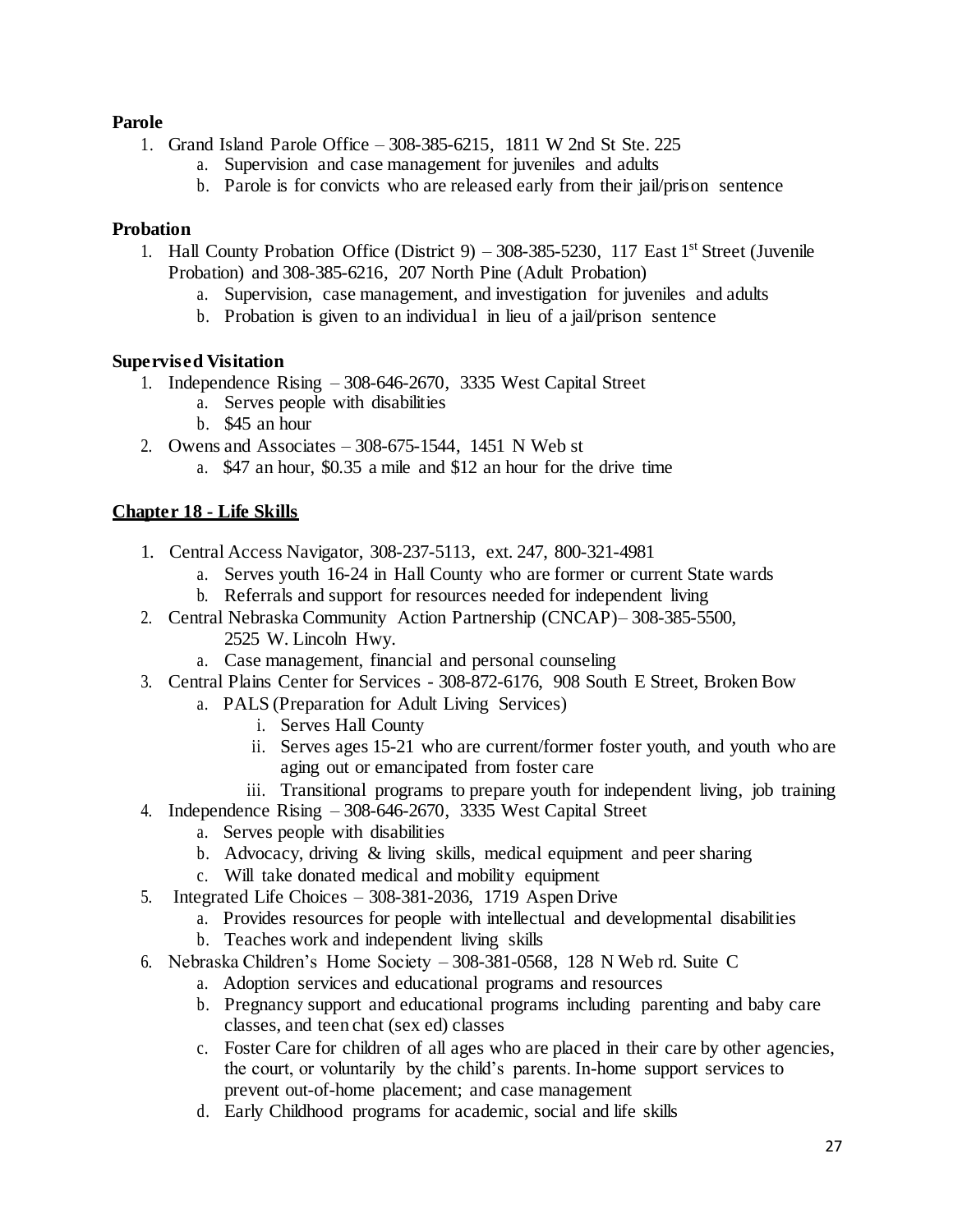- 7. Nebraska Youth Leadership Council 402-670-1437 (serves Hall County)
	- a. State-wide youth council for self-advocacy of students with disabilities (age 14- 24), transitioning from high school to college or work, and independent living skills
- 8. Region 3 Behavior Health Services 308-237-5113, 4009  $6<sup>th</sup>$  Ave. Ste. 65 (Kearney)
	- a. Serves Hall County
	- b. Central Navigator Program
		- i. Serves youth 16-24 who are wards of the State of Neb. (or in foster care)
		- ii. Resource referrals
		- iii. Case management for independent living skills, mental health needs
- 9. Salvation Army 308-382-4855, 818 West Third Street

a. Pathway of Hope program (individual/family with child under 18): Case management for job training, childcare, health, housing and legal services

# **Chapter 19 – Mentoring**

- 1. Big Brothers Big Sisters 308-384-3456, 424 West  $3<sup>rd</sup>$  St.
	- a. Adult mentor (18 years or older) matched with a child (6-18 years old)
	- b. School-based mentor (adult or junior/senior high school student) meets an elementary aged child at school during the entire school year
- 2. Teammates 308-385-5950
	- a. Adult mentor paired with students in elementary to high school

### **Chapter 20 – Pregnancy**

- 3. Central Health Center 308-384-7625, 217 E. Stolley Park Rd., Ste. E
	- a. Reproductive health care services, screenings & tests (HIV, STI/STD, pregnancy)
	- b. Men and women
- 4. Collage Center 308-675-2217, 822 N. Diers Ave.
	- a. Pregnancy and reproductive health info/services
- 5. Healthy Beginnings (Mary Lanning) 402-461-5263, 715 N St Joseph Ave in Hastings (serves Grand Island)
	- a. Weekly in-home parenting classes to families (prenatally-up to three years old)
		- i. Free service
		- ii. weight checks, social/emotional screenings and developmental screenings
	- b. Referral service for community resources for children
	- c. Basic family supplies for participants short on resources
- 4. Nebraska Children's Home Society 308-381-0568, 128 N Web rd. Suite C
	- a. Adoption services and educational programs and resources
	- b. Pregnancy support and educational programs including parenting and baby care classes, and teen chat (sex ed) classes
	- c. Foster Care for children of all ages who are placed in their care by other agencies, the court, or voluntarily by the child's parents. In-home support services to prevent out-of-home placement; and case management
	- d. Early Childhood programs for academic, social and life skills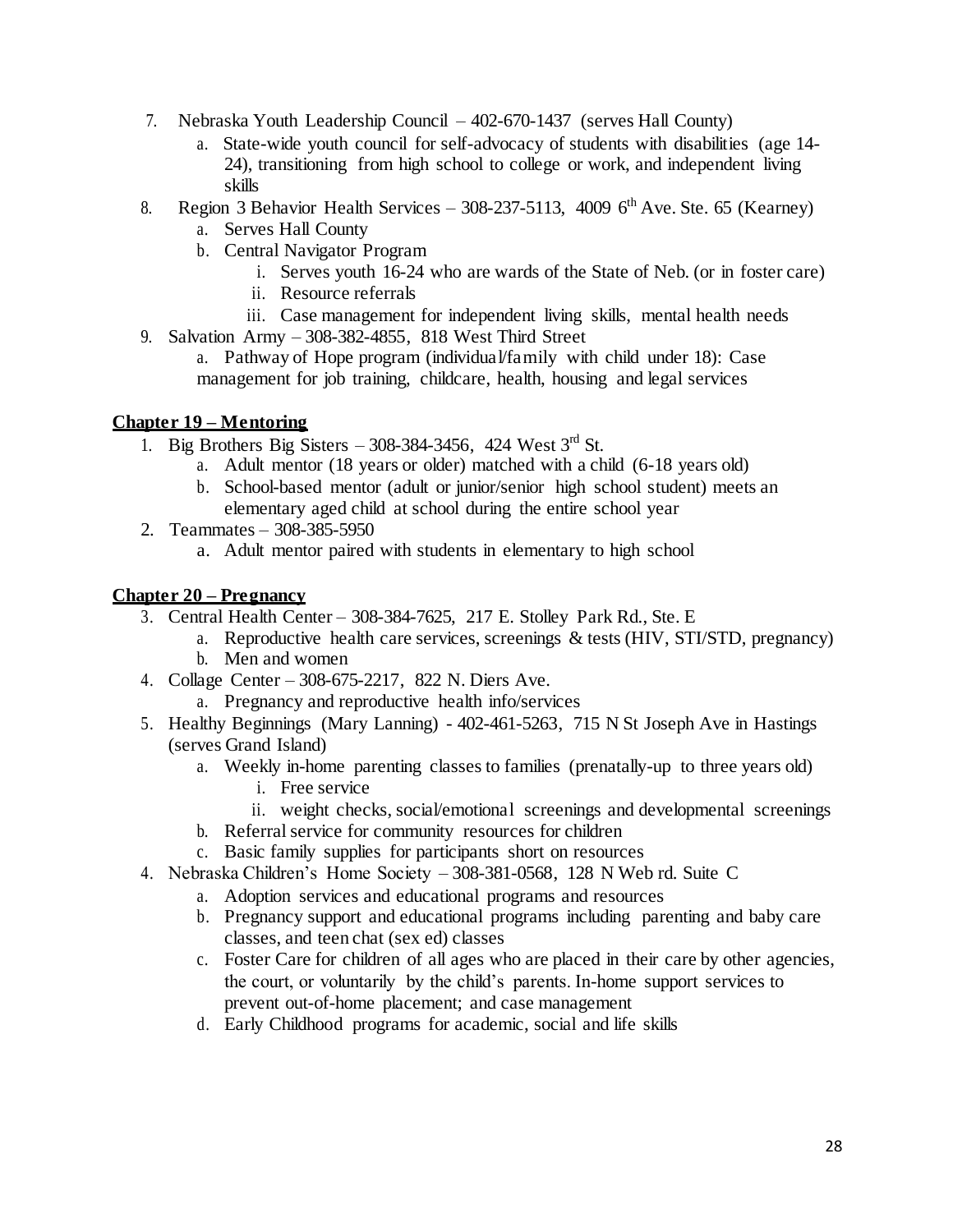# **Chapter 21 – Transportation**

### **Public**

- 1. Hall County Public Transportation (HCPT) 308-385-5324, 304 East Third Street
	- a. Available for public, (wheel-chair accessible)
	- b. Mon-Fri., 7:00 am 5:00 pm
	- c. 24 hours in advance notice for a ride required, 3:00 pm cut off time
	- d. \$2.00 per stop within Hall County
	- e. Bus tickets available \$20 and \$40, and single tickets available
	- f. Under 18 y/o (children) \$2.00 family plus adults \$2.00/each
- 2. IntelliRide 844-531‐3783
	- a. Non-emergency, Medicaid service
	- b. Requirements:
		- i. no licensed/working vehicle in household
		- ii. no valid driver's license
		- iii. unable to drive/travel due to documented physical or developmental limitations
		- iv. unable to secure free transportation
	- c. Reservations 844-531‐3783 (8 am-7 pm Mon-Fri) or at [www.IRideNow.com](http://www.iridenow.com/)
		- i. All trips must be approved in advance
		- ii. 3 day advance notice
		- iii. Info needed for reservation:
			- 1. Pick-up and drop-off address (including name of facility)
			- 2. City and zip code
			- 3. Date and time of appointment and pick-up

# **Veterans**

- 1. Disabled American Veterans Shuttle 308-382-3660 (press 9 then ext. 2189)
	- a. Serves veterans
	- b. Medical appointments with 100 miles of Grand Island
	- c. 48 hour advance notice

# **Chapter 22 – Utilities**

- 1. Central Nebraska Community Action Partnership (CNCAP) 308-385-5500,
	- 2525 W. Lincoln Hwy.
	- a. Partial or emergency payment of heating or cooling
	- b. Based on household resources/income
- 2. Legal Aid of Nebraska 308-381-0517, 1811 W. 2nd St., Suite 440
	- a. Represents individuals who've had utilities shut off
- 3. Nebraska Dept. of Health and Human Services 308-385-6100, 116 South Pine Street
	- a. Partial or emergency payment of heating or cooling
	- b. Based on household resources/income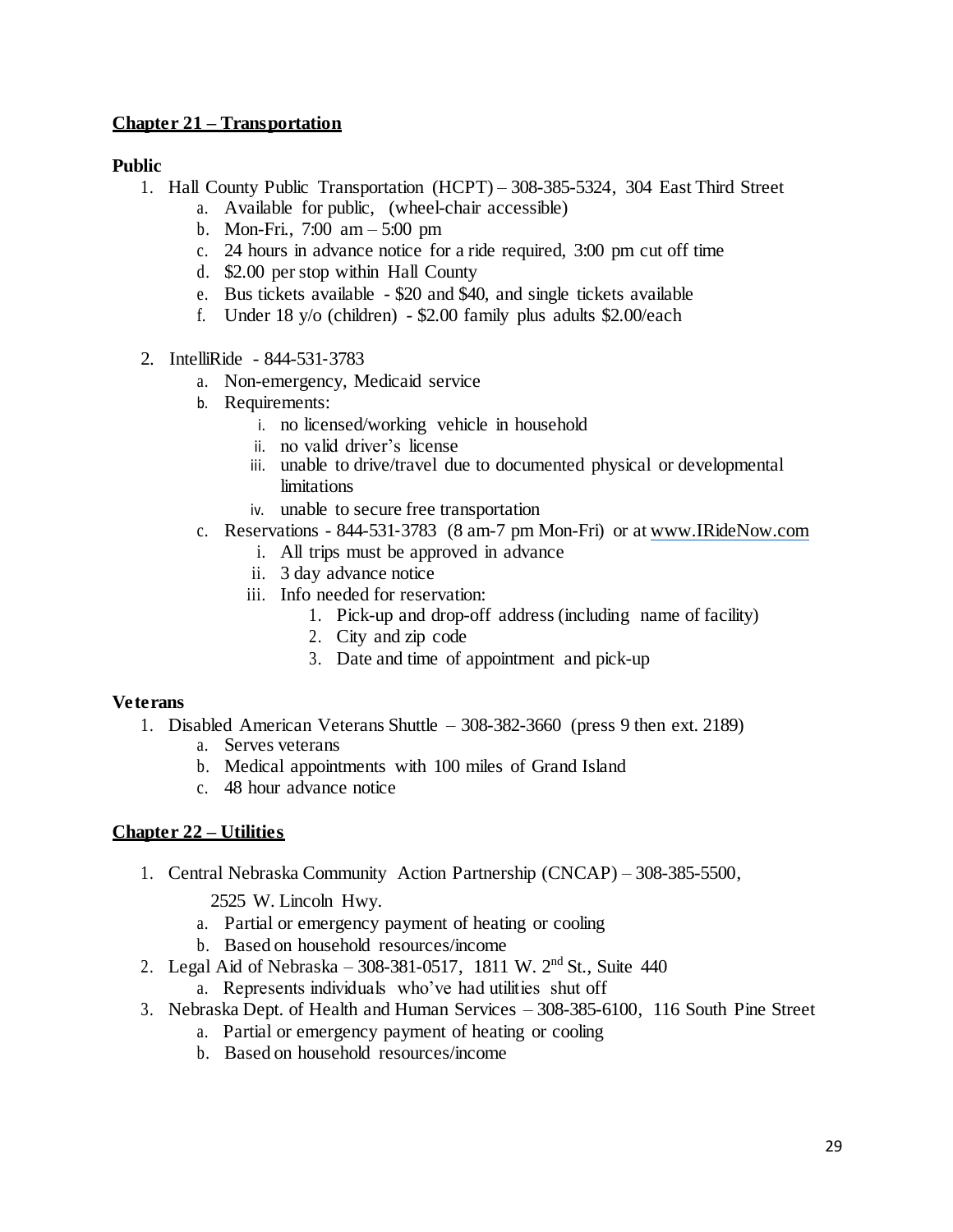# **Chapter 23 – Veterans**

### **Audiology**

1. Dept. of Veterans Affairs - 308-382-3660, 2201 N. Broadwell

### **Compensation and Pension**

1. Dept. of Veterans Affairs – 800-451-5796 (Omaha)

### **Dental**

1. Dept. of Veterans Affairs - 308-382-3660, 2201 N. Broadwell

### **Disabled**

- 1. Dept. of Veterans Affairs 308-382-3660, 2201 N.Broadwell
- 2. VetSET Nebraska 308-385-5175 1137 S. Locust St.
	- a. Support, services and referrals for rural veterans and families

#### **Education**

- 1. Central Community College Veterans and Military Resource Center 308-398-7376, 3134 W. Hwy. 34
	- a. Classes and training for short-term certificates, diplomas and two-year degrees
	- b. NPACE ag-related careers  $402-461-2425$
	- c. Project HELP (income requirements) healthcare related careers 308-398-7951
	- d. Project Impact manufacturing related careers 308-398-7953
- 2. VetSET Nebraska –308-385-5175 1137 S. Locust St.
	- a. Support, services and referrals for rural veterans and families

# **Employment Services**

- 1. Nebraska Department of Labor 308-385-6300, 203 E. Stolley Park Rd., Suite A
	- a. Priority of service to qualified Veterans and eligible spouses with reemployment programs
	- b. Individual job search/preparation and retention support for veterans who are either: disabled, homeless, low-income, recently separated, justice system involved, or educationally disadvantaged

# **Financial**

- 1. Armed Forces Services Corporation 308-385-5613, 203 E. Stolley Park Rd., Ste. A
	- a. Financial coaching, debt reduction, credit score management
	- b. Free service for veterans
- 2. Hall County Veterans Service Office 308-385-5065, 131 S. Locust St.
	- a. Emergency economic aid, veteran benefits/pensions, home loans, education benefits, burial allowance
	- b. Must have honorable/under honorable discharge, Nebraska resident (Hall county) for  $1\frac{1}{2}$  years
- 3. VetSET Nebraska –308-385-5175 1137 S. Locust St.
	- a. Support, services and referrals for rural veterans and families